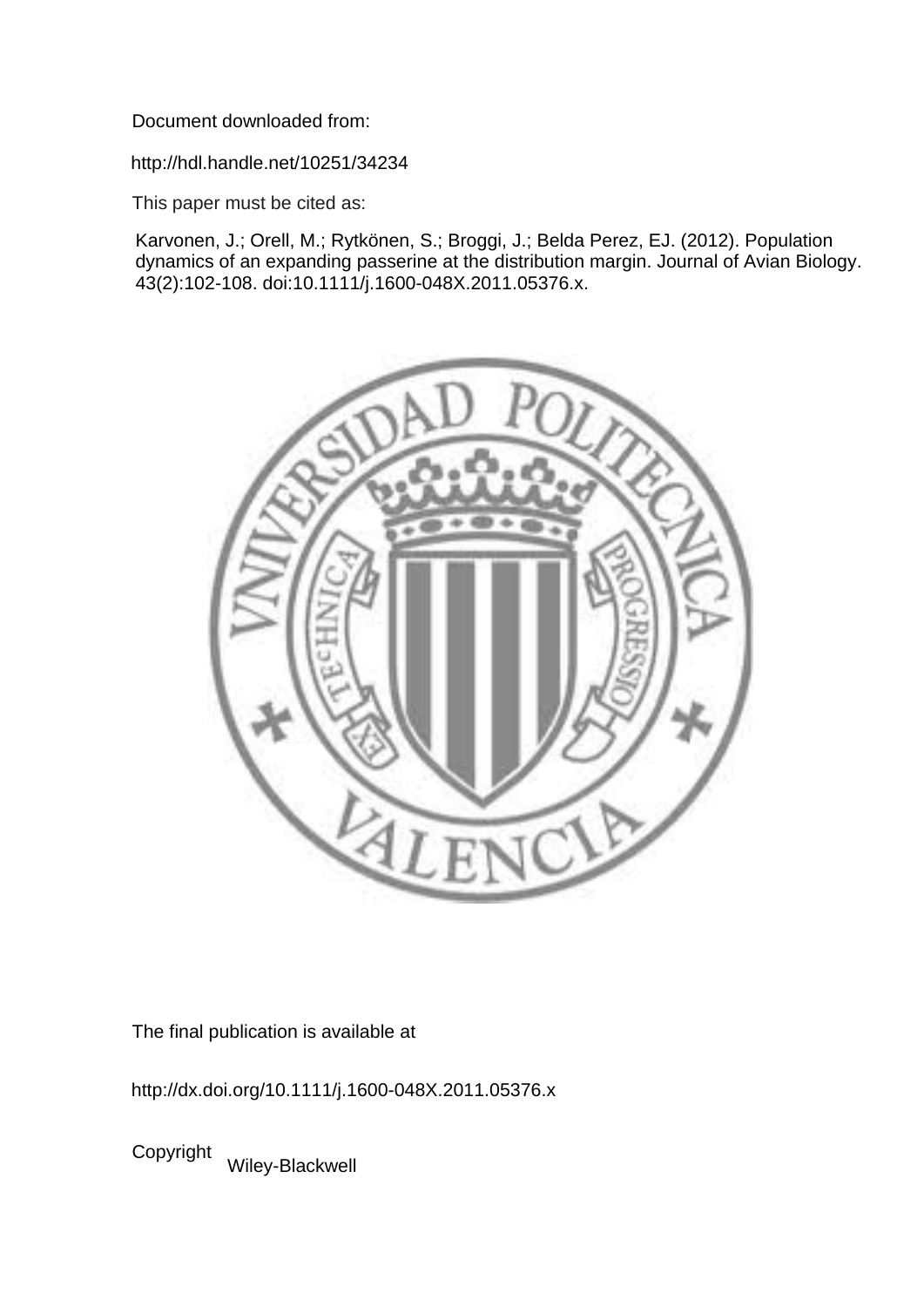| $\mathbf{1}$         | Running headline: population dynamics at the range margin                                                                                                                                                                                  |
|----------------------|--------------------------------------------------------------------------------------------------------------------------------------------------------------------------------------------------------------------------------------------|
| $\sqrt{2}$           |                                                                                                                                                                                                                                            |
| 3                    |                                                                                                                                                                                                                                            |
| $\overline{4}$       |                                                                                                                                                                                                                                            |
| 5<br>6               | Population dynamics of an expanding passerine at the distribution<br>margin; impact of global warming                                                                                                                                      |
| $\tau$               |                                                                                                                                                                                                                                            |
| $8\,$<br>9           | JUHANI KARVONEN <sub>1</sub> , MARKKU ORELL <sub>1</sub> , JULI BROGGI <sub>1</sub> and EDUARDO<br>BELDA <sub>2</sub>                                                                                                                      |
| 10                   |                                                                                                                                                                                                                                            |
| 11<br>12<br>13<br>14 | 1 Department of Biology, University of Oulu, PO Box 3000, FIN-90014 Oulu, Finland<br>2 Department of Animal Science, E.P.S. de Gandia, Universidad Politecnica de Valencia, Carretera<br>Nazaret-Oliva s/n, 46730-Gandia (Valencia), Spain |
| 15<br>16             |                                                                                                                                                                                                                                            |
| 17                   | Correspondence author:                                                                                                                                                                                                                     |
| 18                   | Juhani Karvonen                                                                                                                                                                                                                            |
| 19                   | Department of Biology,                                                                                                                                                                                                                     |
| 20                   | University of Oulu, PO Box 3000,                                                                                                                                                                                                           |
| 21                   | FIN-90014 Oulu, Finland                                                                                                                                                                                                                    |
| 22                   | Email: juhani.karvonen@oulu.fi                                                                                                                                                                                                             |
| 23                   |                                                                                                                                                                                                                                            |
| 24                   |                                                                                                                                                                                                                                            |
| 25                   |                                                                                                                                                                                                                                            |
| 26                   |                                                                                                                                                                                                                                            |
|                      |                                                                                                                                                                                                                                            |
| 27                   |                                                                                                                                                                                                                                            |
| 28                   |                                                                                                                                                                                                                                            |
| 29                   |                                                                                                                                                                                                                                            |
| 30                   |                                                                                                                                                                                                                                            |
| 31                   |                                                                                                                                                                                                                                            |
| 32                   |                                                                                                                                                                                                                                            |
| 33                   |                                                                                                                                                                                                                                            |
|                      |                                                                                                                                                                                                                                            |
| 34                   |                                                                                                                                                                                                                                            |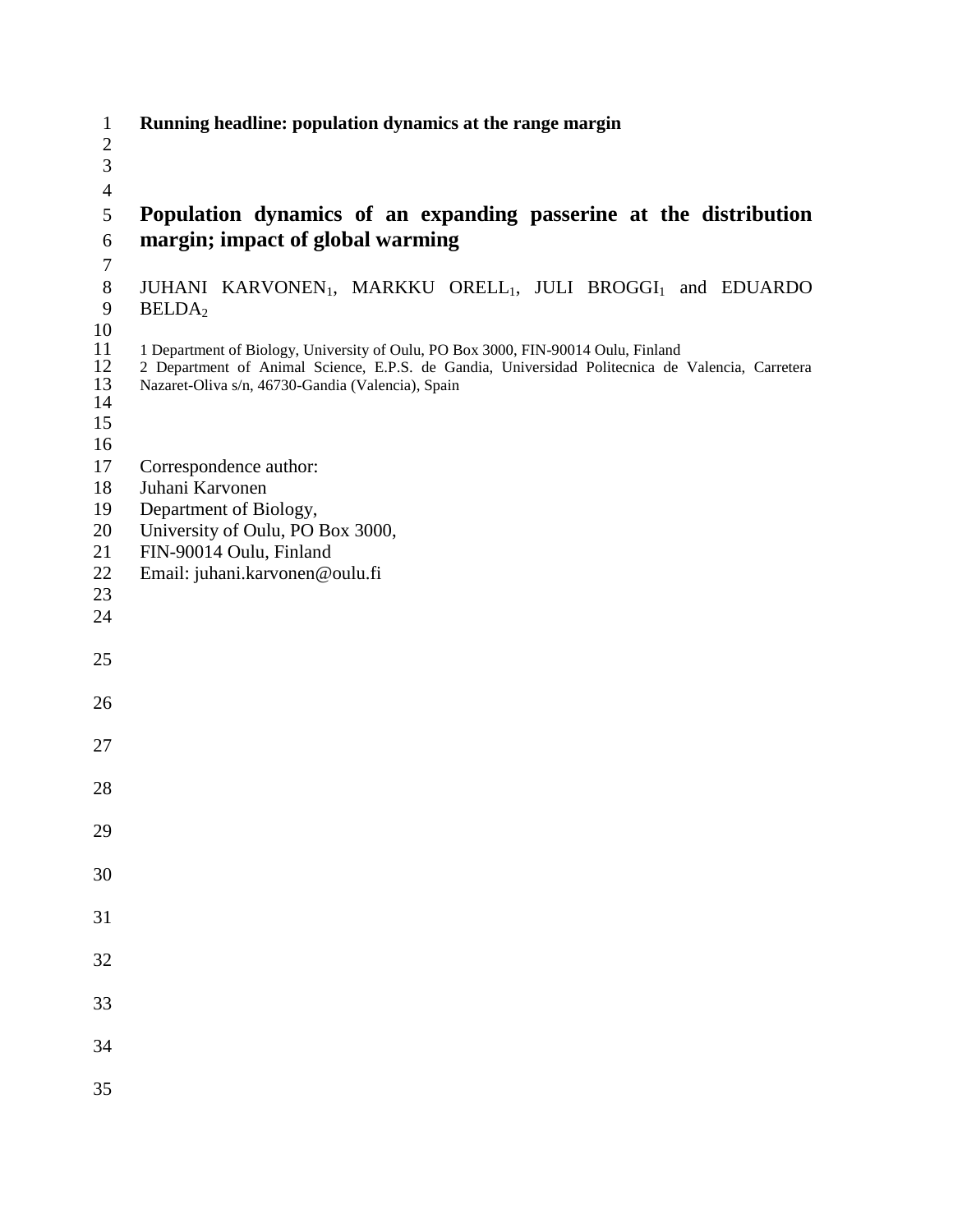#### **Summary**

 1. Population dynamics in marginal habitats differs from dynamics at the population core. Marginal populations being demographically and genetically dependent on core habitats may have little ecological importance but are important from the evolutionary perspective. We studied adult survival, local recruitment and population growth rate (*λ*) in a great tit (*Parus major*) population breeding at the northern margin of its distribution from 1971 to 2007. We calculated the relative contributions of adult survival, local recruitment and immigration to *λ*. Population density and environmental covariates were used to explain the variation of the population parameters.

 2. Highly negative and positive NAO-indices for winters (WNAO) negatively influenced *λ*. Both adult and juvenile birds' survival decreased with an increase in midwinter temperature fluctuation around the freezing point.

14 3. The annual estimates of adult survival obtained (average  $0.371 \pm 0.039$  SE) were lower than estimates for passerines in Europe and America on average. Low survival with large annual variation (from 0.220±0.047 SE to 0.540±0.086 SE) may reflect that great tits are poorly adapted to conditions at the northern margin of their distribution.

 4. Temporal variation in *λ* was large, (from 0.498±0.095 SE to 1.856±0.474 SE). The mean *λ* (1.122±0.124 SE) indicates an increasing population size currently. The contribution of immigration was more important than the contributions of adult survival and local recruitment to *λ*.

 5. The low average adult survival and local recruitment rates (average 0.06±0.011 SE) with high immigration reflect the dynamics of a sink population. In the last 20 years there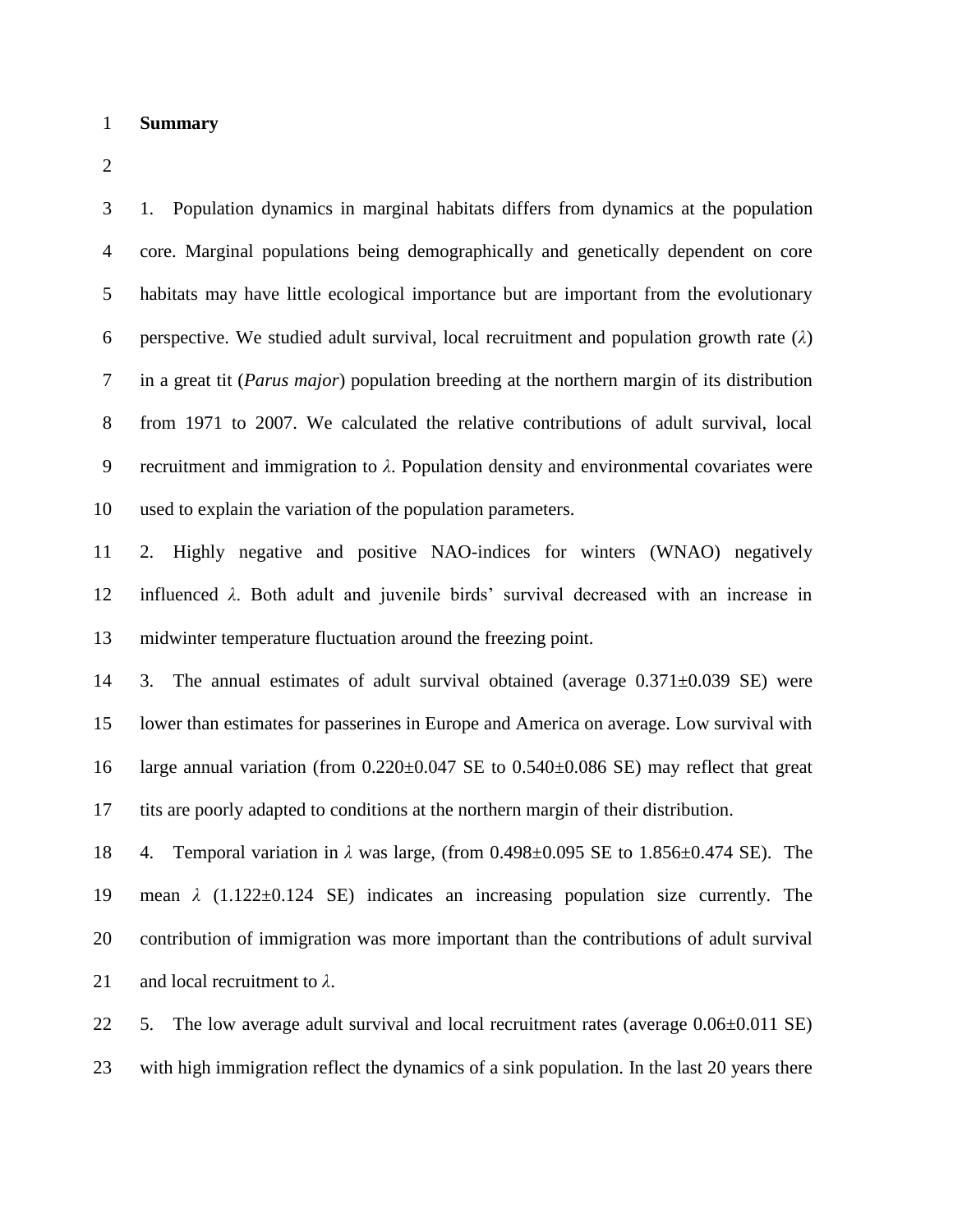| $\mathbf{1}$   | has not been much change in population dynamics, adult survival and local recruitment       |
|----------------|---------------------------------------------------------------------------------------------|
| $\overline{2}$ | rates are low. The long time series used in this study verified the earlier expectations of |
| 3              | immigration to maintain the population. We have also shown that local and large-scale       |
| $\overline{4}$ | climate factors have influence on local population level. In the future, the changes in     |
| 5              | climate, warming, do not have only a positive effect on species at the northern margin,     |
| 6              | but increased fluctuation of temperature around the freezing point in midwinter may         |
| $\tau$         | impair survival of resident birds.                                                          |
| $8\,$          |                                                                                             |
| 9              | Key-words: immigration; marginal population; Parus major; Program MARK, sink                |
| 10             |                                                                                             |
| 11             |                                                                                             |
| 12             |                                                                                             |
| 13             |                                                                                             |
| 14             |                                                                                             |
| 15             |                                                                                             |
| 16             |                                                                                             |
| 17             |                                                                                             |
| 18             |                                                                                             |
| 19             |                                                                                             |
| 20             |                                                                                             |
| 21             |                                                                                             |
| 22             |                                                                                             |
| 23             |                                                                                             |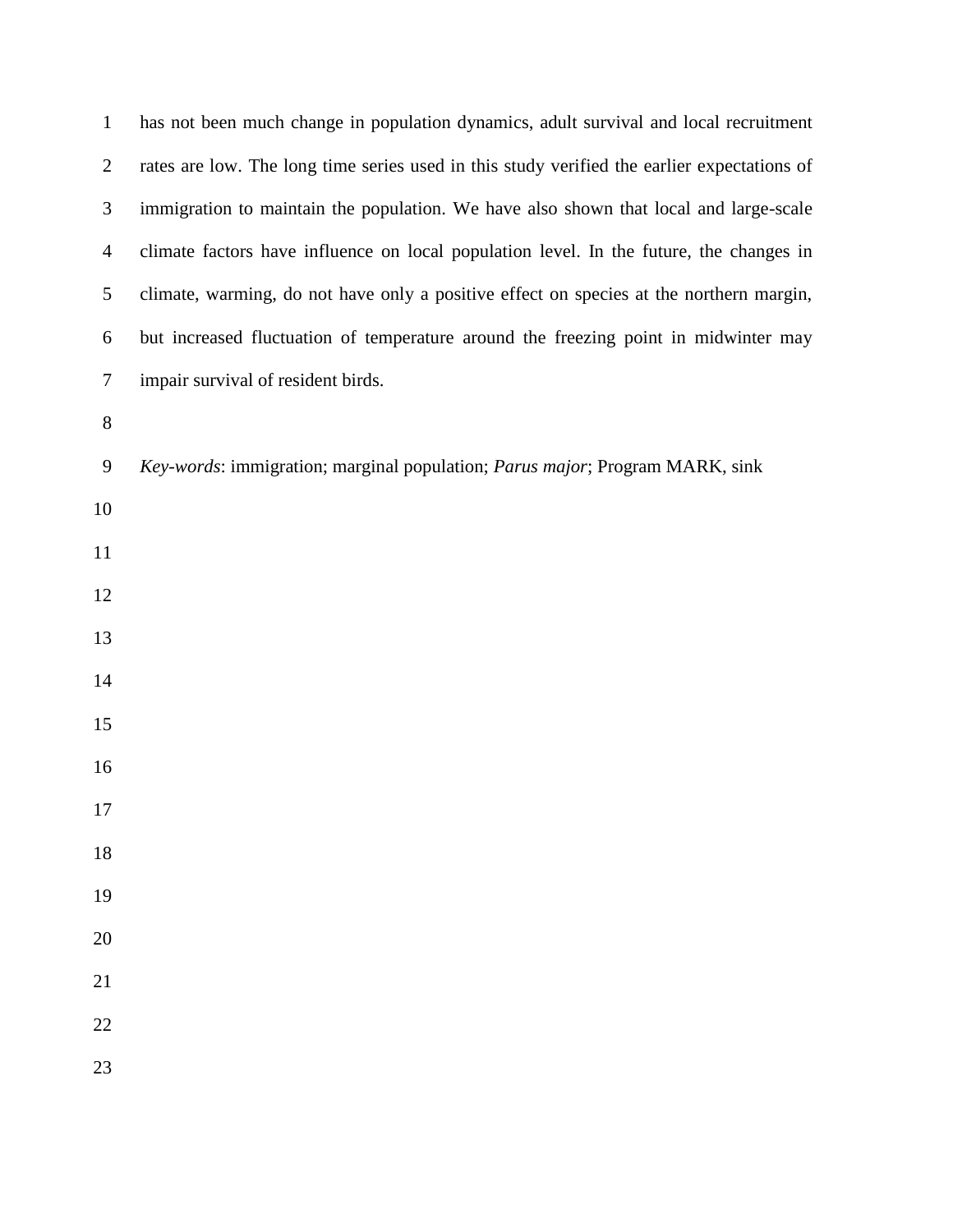### **Introduction**

 Populations of widely distributed species are often confronted with habitat heterogeneity. Consequently local demographic surplus may arise in good quality habitats (source), and a local demographic deficit occurs in habitats of poor quality (sink). In a source-sink dynamics system, dispersion regulates demography: peripheral populations may persist by continued immigration from the species' range centre where reproduction is high and mortality is low (Pulliam 1988; Guo *et al.* 2005). Marginal populations, as compared to central populations, are more unstable and sensitive to environmental change due to their smaller population size (e.g. Grant & Antonovics 1978; Järvinen 1979), and the homogenizing effect of gene flow preventing local adaptations (e.g. Dhont *et al.* 1990; Blondel *et al.* 1993; Lenormand 2002; Kawecki 2008). Sæther *et al.* (2003) showed that the proportion of variability in the population fluctuations increases from centre to margin. Individuals living at their distribution border poorly respond to changes in their environment and are thus more vulnerable to unfavourable environmental conditions (Eeva, Lehikoinen & Veistola 1989).

 Environmental factors strongly affect population dynamics and persistence (e.g. Sæther *et al.* 2000; Stenseth *et al.* 2002). In high latitudes there is lower availability of resources and less time for foraging due to decreasing photoperiod in winter. This imposes strong selection upon small sedentary passerines because they need more energy due to poor environmental conditions. Short term environmental conditions, during winter in particular, have been shown to affect survival of small passerines (e.g. Kluijver 1951; Lahti *et al.* 1998). Environmental changes over long time periods, and at a larger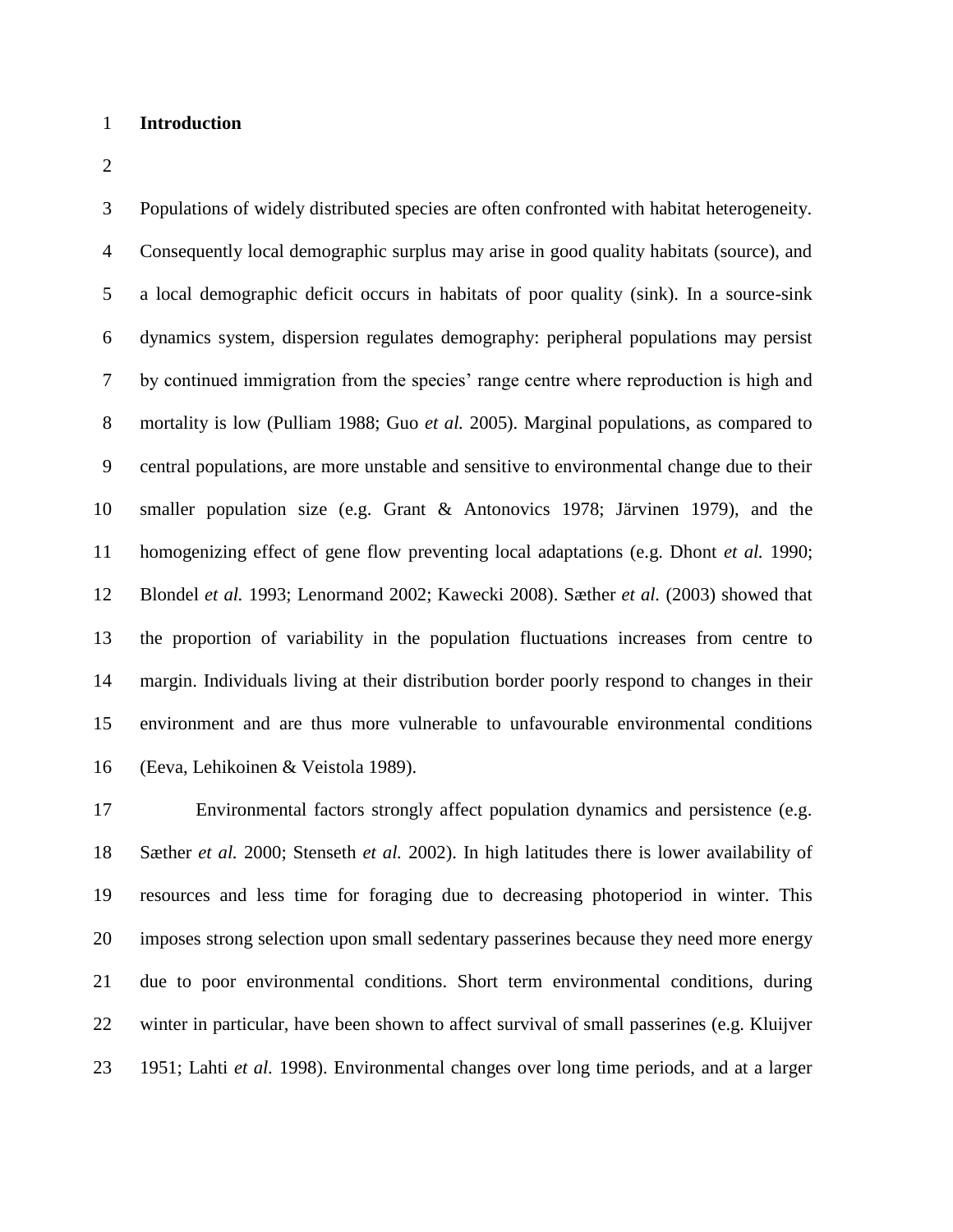geographical scale, are known to affect species distributions and interactions as well as ecological and evolutionary responses of life-history traits (Winkler *et al.* 2002; Parmesan 2006; Leech & Crick 2007). The North Atlantic Oscillation (NAO) is a large- scale climate phenomenon which correlates with annual variation in local climates over large areas (Hurrell 1995). The NAO accounts for changes in local weather conditions, but the main reason for the increased interest in this phenomenon during last two decades is its obvious connection to the observed and predicted climate change (e.g. Wallace, Zhang & Renwick 1995; Hurrell, Kushnir & Visbeck 2001). As a large-scale factor, NAO also reflects weather conditions outside local study areas and may therefore explain changes in immigration and population growth rates (*λ*) better than local environmental variables.

 Marginal habitats are important from the evolutionary perspective. Species' ecological niche reflects traits of individuals enabling the evolution of niches. The ability of a species to adapt to marginal habitat plays a main role in the evolution of ecological niches and species ranges (Kawecki 2008). Changing environmental conditions can either constrain or accelerate the existence of a species in marginal habitats. Suitable conditions in central habitat can produce higher dispersal favouring persistence of marginal populations (Kokko & López-Sepulcre 2006). So, the environmental changes not only in local scale but also in larger scale can affect marginal populations.

 Our model species, the great tit (*Parus major*) is a widely distributed bird species faced with a variety of habitats and environmental conditions across its range (Gosler 1993). Despite the extensive knowledge on the specie's central population dynamics, information on the demography at the distribution margin is largely incomplete (e.g.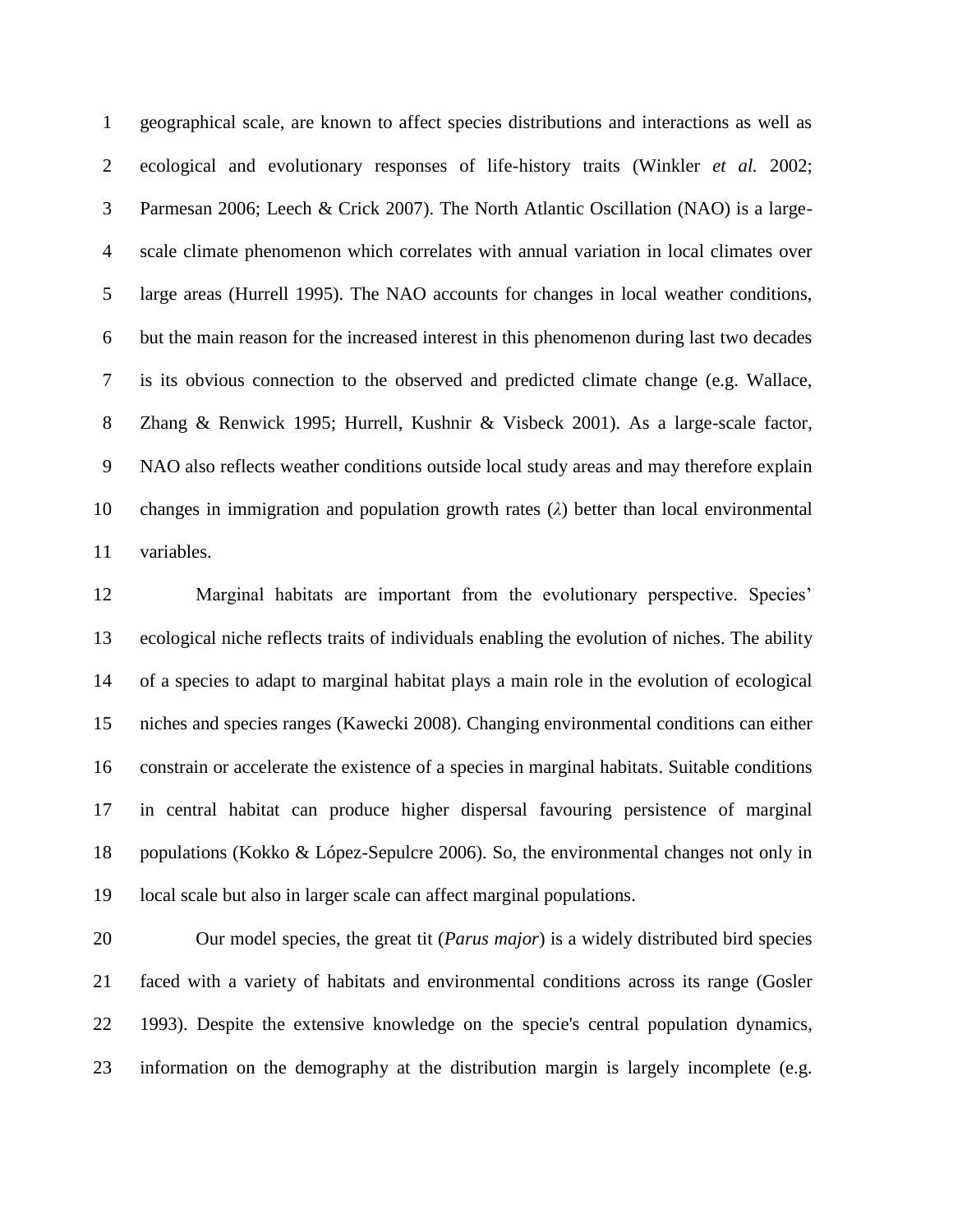Kluyver 1951; Clobert *et al.* 1988; Dhont *et al.* 1990). Therefore, we modelled adult survival and local recruitment probabilities and *λ* and their variances with two long term capture-mark-recapture data sets from a great tit population living at the northern margin of the distribution range between the years from 1971 to 2007. Further, we estimated the relative contributions of adult survival, local recruitment and immigration to *λ*. Since winter is the harshest season for survival of boreal passerines, we studied effects of local and global environmental variables during winter on the population dynamics. In addition to harsh climatic factors, we expected that increased competition for food and roosting places in dense winter populations affect adversely especially juvenile survival and *λ*. We hypothesised that as a southern newcomer, great tits in the north might benefit from global climate change when winter conditions become milder. This should be seen in the demography towards the final stage of the study. 

**Methods**

Study species

 The great tit has expanded its breeding range northwards in northern Fennoscandia during 19 the  $20<sup>th</sup>$  century; the first breeding records in the area date back to the 1950s (Haftorn 1957; Veistola, Lehikoinen & Iso-Iivari 1995). Previous studies suggest that the species may be maladapted to the prevailing conditions in the boreal regions, as shown by the poor breeding success compared to central populations (Orell & Ojanen 1983; Sasvári & Orell 1992; Rytkönen & Orell 2001; Rytkönen & Krams 2003). Irrespective of this, the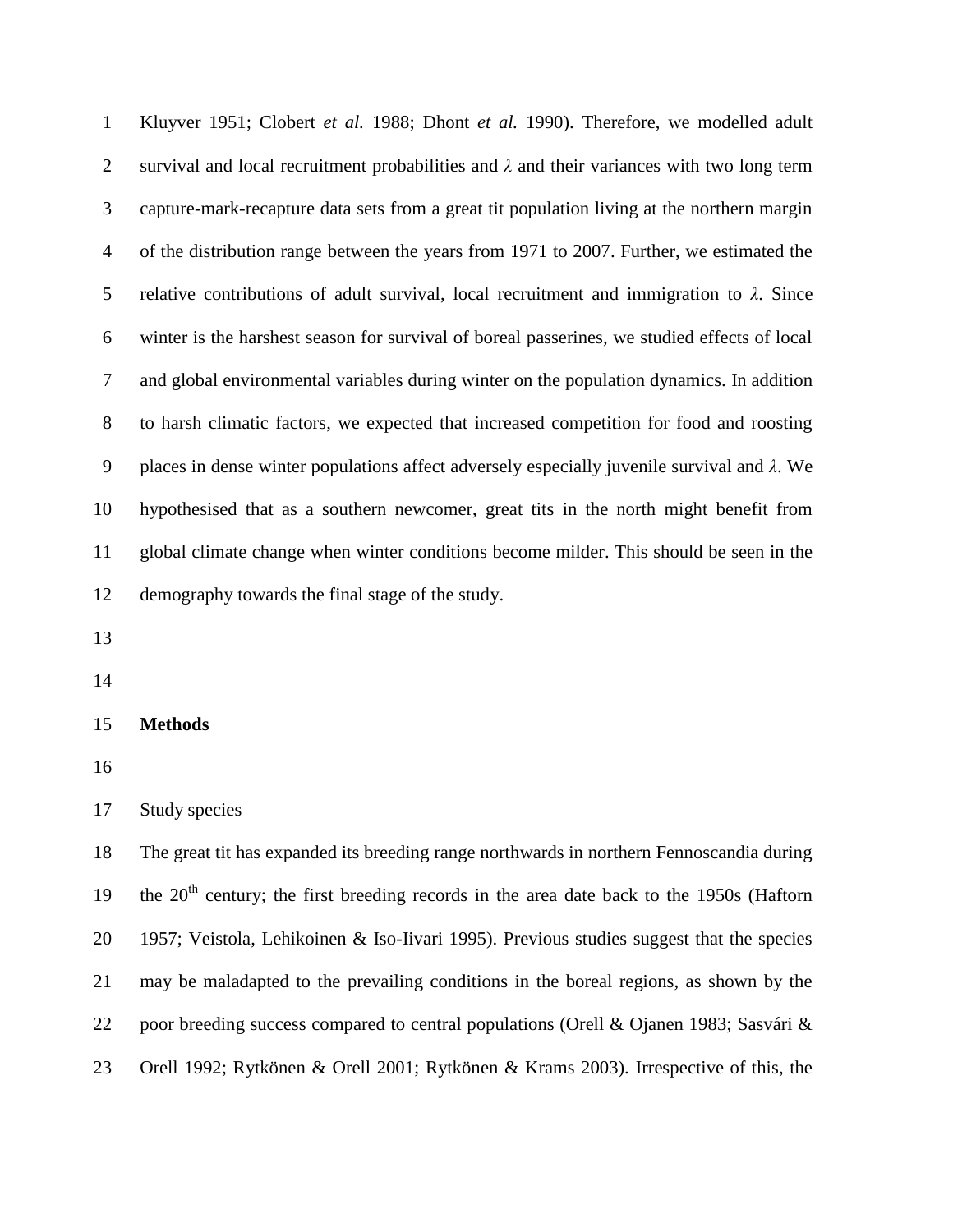great tit is one of the most abundant passerines in Northern Fennoscandia (Väisänen, Lammi & Koskimies 1998).

Study area and data collection

 The study was carried out in Oulu and Haukipudas, Northern Finland (ca. 65°N, 25°30'E), in an area consisting of fragmented and different aged coniferous, deciduous or mixed forests and semi-open bogs. The present population has been studied since 1969 (Orell & Ojanen 1983), when the first nest-boxes were installed. We used two data sets; from 1971 to 1984 (hereafter initial period) and from 1999 to 2007 (hereafter latter period) when the study areas remained constant. During the initial period, data were collected from an area of ca. 50 ha (Taskila, see Orell & Ojanen 1983), during the latter period, the study area was ca. 1400 ha (see Rytkönen & Orell 2001). The number of nest- boxes varied between 68 and 72 in the first and between 265 and 304 in the latter period. Annually, possible missing or broken boxes were replaced before the beginning of the breeding season. The variation in the number of nest-boxes had a negligible influence on the breeding density since a surplus of boxes was left vacant every breeding season.

 Each spring, breeding great tits were captured for ringing or identified from unique combinations of numbered aluminium and coloured plastic rings. The study was based on a total of 322 (initial period) and 984 (latter period) capture histories of adult male and female great tits and on 1699 (initial period) and 3905 (latter period) capture histories of ringed fledglings. Of the ringed fledglings 57 (initial period) and 163 (latter period) were subsequently met as breeding adults in the population. Nestlings were ringed at the age of 14 days. If tag loss or deterioration was suspected the bird was recaptured and the identity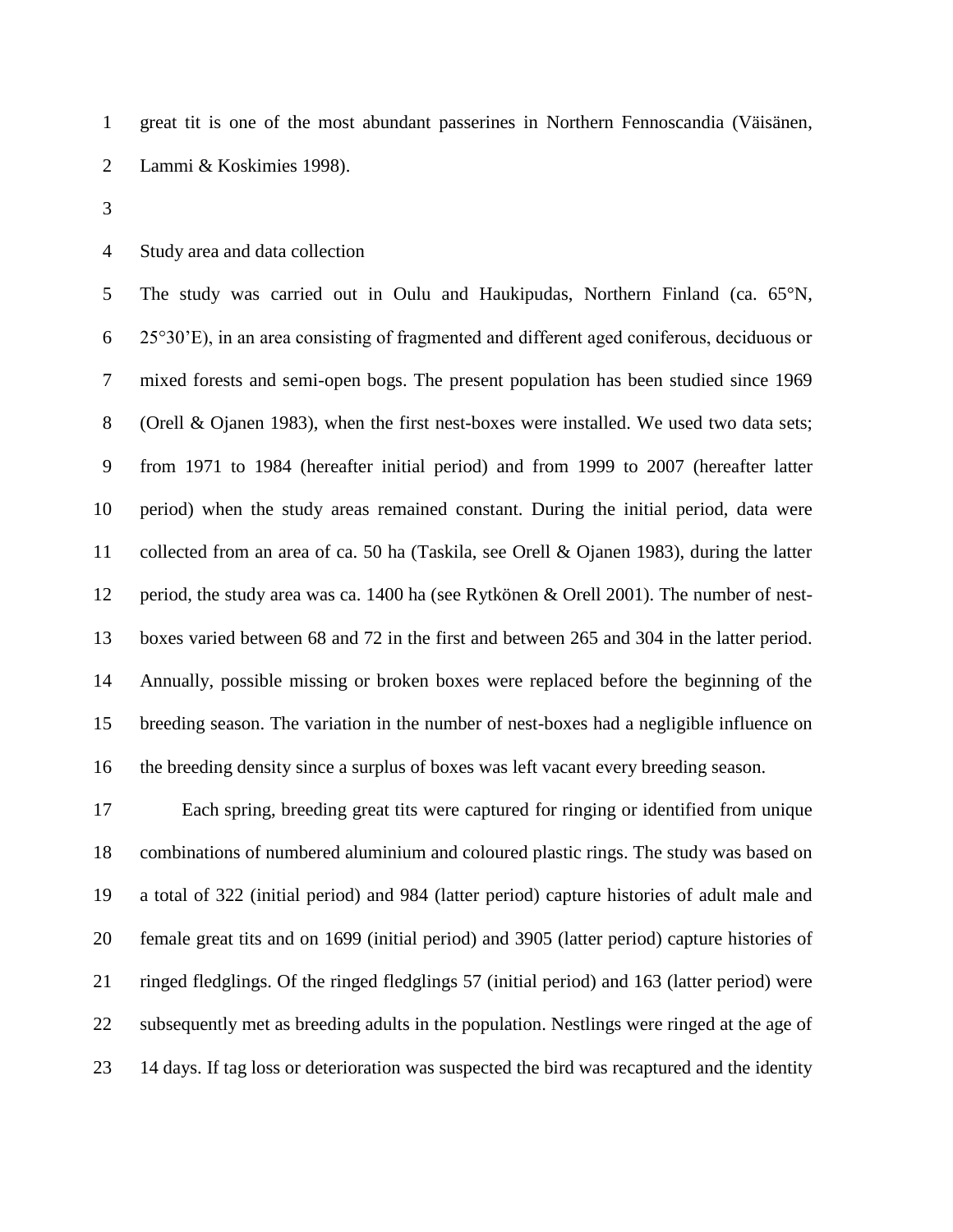was verified by the ring number. We have no evidence that losses of colour rings would have biased the data. The great tit is known to be highly site-tenacious when established after natal dispersal (e.g. Kluyver 1951, Hildén 1979); therefore bias in survival estimates due to permanent emigration of breeders can be expected low. Despite the excess of the boxes in the area, it is possible that some birds have nested in natural holes. Thus, some unringed residents may have been misclassified as immigrants. However, especially in the initial period this bias is negligible (see Orell & Ojanen 1983).

Environmental and ecological data

 We used mean winter temperatures (°C) from December to March and the number of times the daily mean temperature curve crossed 0°C during thermal winter (hereafter plus-peaks) as independent environmental covariates to explain variation in adult survival, local recruitment and *λ*. Thermal winter is defined to begin when daily mean temperature stays below freezing point at least for five successive days. During the initial 15 period, the mean winter temperature averaged  $-8.07^{\circ}$ C ( $\pm 0.68$  SE), whereas the latter 16 period was milder with the mean of -7.28 $\degree$ C ( $\pm$ 0.49 SE). The local daily precipitation and temperature data, obtained from the monthly records of the Finnish Meteorological Institute, comprises readings taken at Oulu airport, the closest (distance ca. 19 km) weather station to the study area. In addition, we also used NAO-indices for winters (hereafter WNAO) representing means from December through March. Typically, positive WNAO-values are associated with strong wind circulation in the North Atlantic causing an increase in temperatures and precipitation in northern Europe. In contrast, negative WNAO-values mean colder and dryer winters there (Hurrell 1995, Visbeck *et*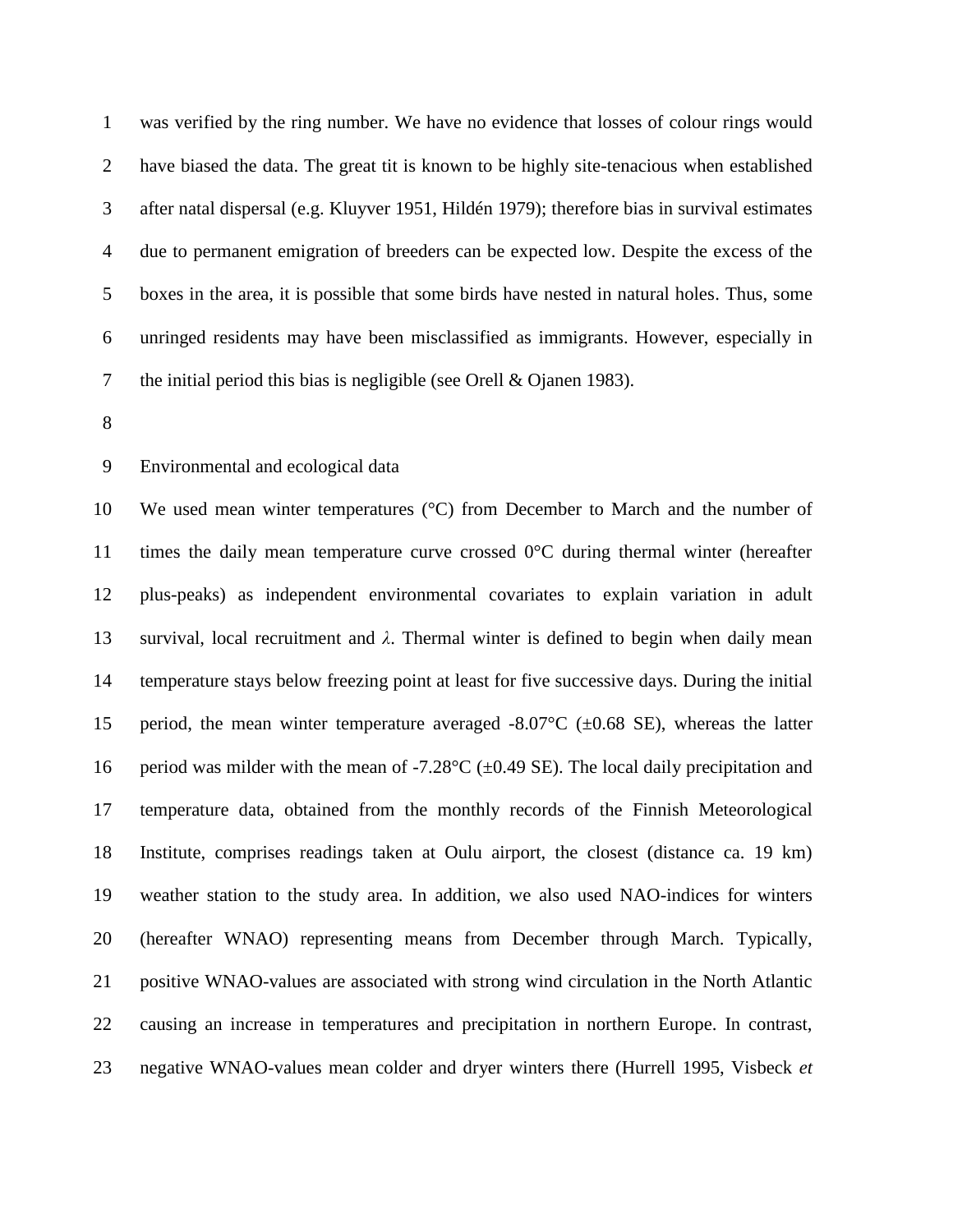*al.* 2001). WNAO-data were obtained from [ftp://ftp.cpc.ncep.noaa.gov/wd52dg/data/indices/tele\\_index.nh.](ftp://ftp.cpc.ncep.noaa.gov/wd52dg/data/indices/tele_index.nh) WNAO-indices correlated positively ( $r = 0.54$ ) with the amount of winter precipitation and monthly WNAO-indices with mean temperatures (r varied from 0.51 to 0.62) from December to March at Oulu.

 We analysed the effect of population density, i.e. the number of individuals (breeding parents and ringed fledglings), on annual population parameters. This effect was expected to occur especially in the harshest winter conditions, thus the interaction between density and environmental conditions on vital rates was explored. The effect of winter predation on great tits was considered. From the initial period, we had data on the number of roosting great tits preyed upon by the stoat (*Mustela erminea*) at nest-boxes during winter (Orell 1989). As another predation covariate we used the abundance of wintering sparrowhawks (*Accipiter nisus*) in the area, data were provided by winter bird censuses organized by the Finnish Museum of Natural History.

Modelling

 Analyses were carried out with capture–recapture models for open populations (e.g. Lebreton *et al.* 1992, Pradel 1996, Nichols *et al.* 2000) implemented in program MARK (White & Burnham 1999). The models were designed to test and quantify the amount of temporal variation in the parameters of interest. In the analysis of population dynamics, annual estimates were calculated from CJS-models. The abbreviations of covariates used in modelling are *plusp* for plus-peaks, *wtemp* for mean winter temperature, *wnao* for WNAO-index, *wnao^2* for quadratic WNAO-index and *dens* for population density.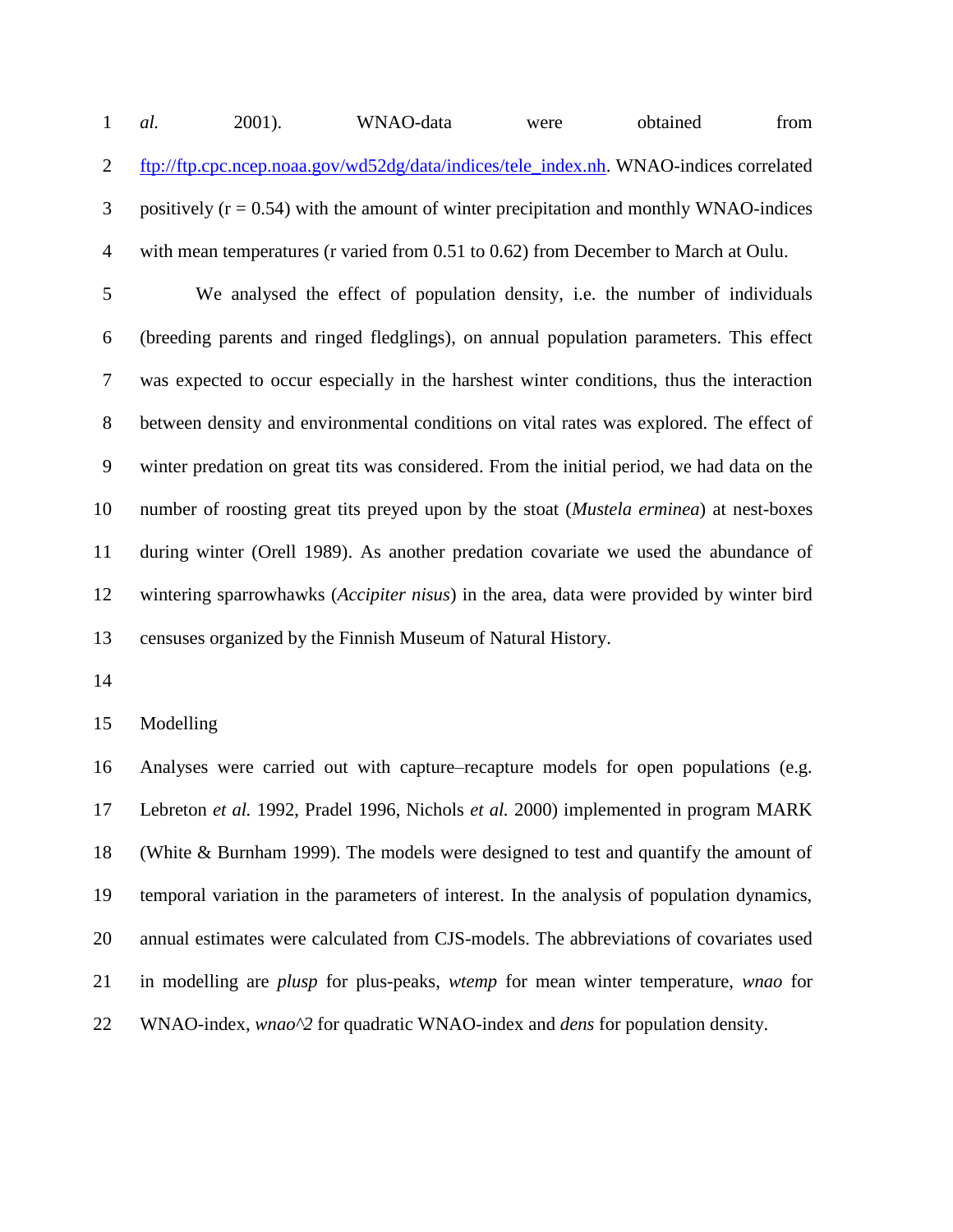Sets of the best models are shown in Table 1. Apparent adult survival (*Φa1+*) refers to breeding individuals that survive and stay inside the study area. In each case, the starting global model was a fully time-dependent model. The global model for adult survival was the CJS-model *Φtp<sup>t</sup>* (*Φ* survival probability, *p* recapture probability, *t* time effect) including all observations of birds that were at least one year old.

 Local recruitment (*Φa0*) refers to fledglings that were born in the study area that survived through their first winter and bred in the area. We modelled two age classes, i.e. juveniles and adults in survival. The global model for local recruitment was time-9 dependent  $(\Phi_{(a0,a1+) * t} p_t)$  (*a0*: juvenile age class, *a1* +: adult age class).

 *λ* was estimated by applying Pradel's (1996) reverse-time approach. The transition parameter estimated from a reversed encounter history is *γ* (*seniority parameter*), which is the probability that if alive and in the population at time *i*, the individual was alive and 13 in the population at time *i*-1. The  $\lambda$  is then calculated as  $\lambda_i = \Phi_i / \gamma_{i+1}$  (Nichols *et al.* 2000). 14 The global model for estimating  $\lambda$  was the fully time-dependent model ( $\Phi_{t}p_{t}\lambda_{t}$ ). As in estimating adult survival, *λ* was estimated from data sets including all observations of birds that were at least one year old. Pradel-models with covariates were fitted as advised by Franklin (2001), *Φ* and *p* were completely time-dependent and constraints were applied on *λ*. Annual estimates of *λ* (Table 2) were calculated from the best CJS-models 19 within 0 < *Δ*QAICc < 4 (Table 1).

Model selection

 Model selection was performed using the information theory approach discussed by Burnham & Anderson (2002). The parametric bootstrap approach provided in program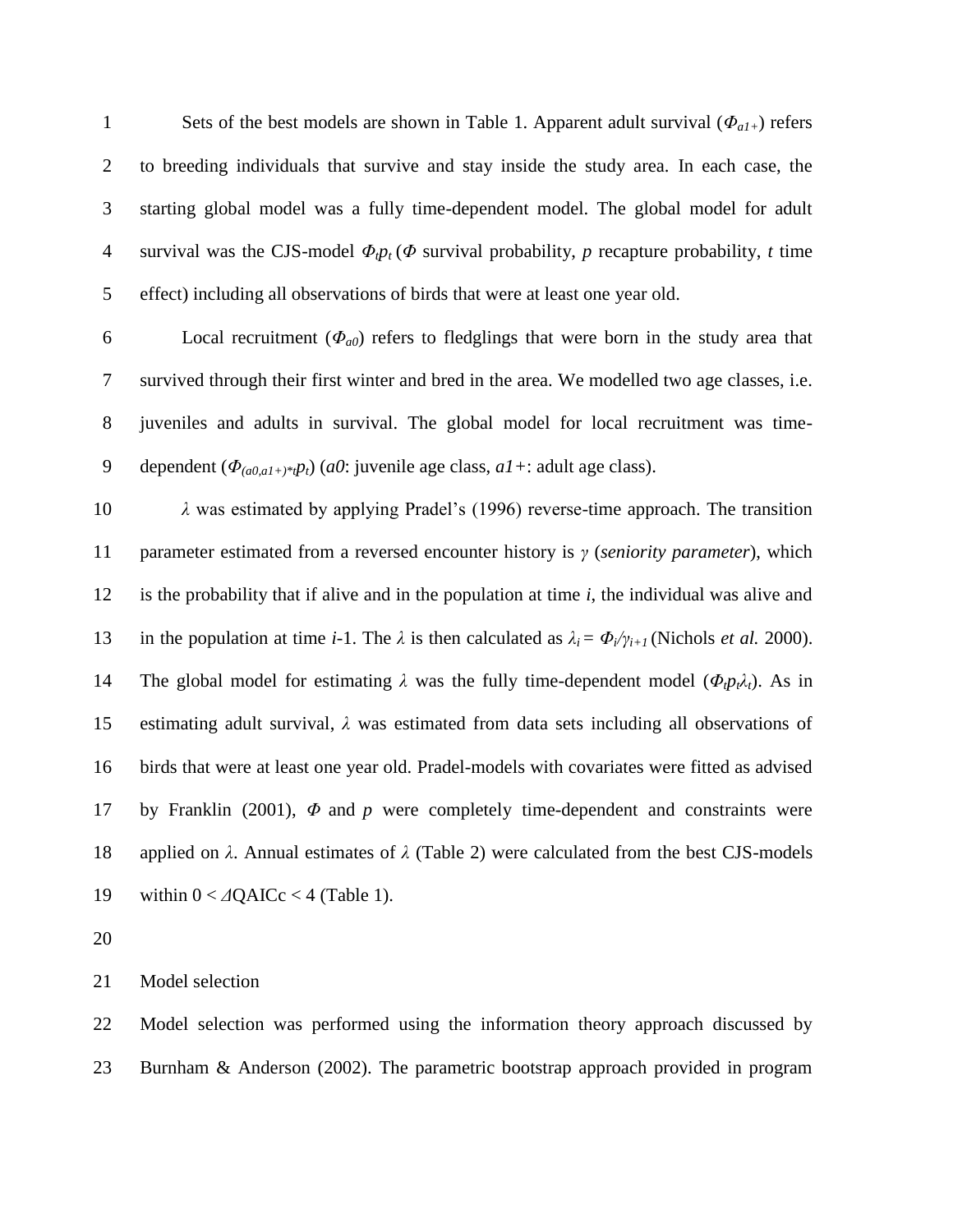MARK was used to run the goodness-of-fit test (GOF) for the survival models (1000 simulations). Global models' fitting the data are shown in Table 1.

 The Akaike Information Criterion (AIC) and the corrected quasi-Akaike Information Criterion (QAICc) were used to rank the fit of each model to the data (Burnham & Anderson 2002). We considered that models with a difference in AICc of less than two units (*Δ*AICc < 2) were similarly supported by the data (Burnham & Anderson 2002). The overdispersion factor (*ĉ*) was calculated by dividing the observed deviance of the global model by the mean expected deviance calculated from GOF 9 simulations (Table 1). When  $\hat{c} > 1$ , the models' fit to data was ranked by QAICc and 10 when  $\leq 1$ , the models were ranked by AIC. Model averaging (Burnham & Anderson 2002) was used to control model selection uncertainty (several models with 0 < *Δ*QAICc 12 < 4). Lastly, the biologically meaningful process variation ( $\hat{\sigma}^2_{process}$ : process variance) was disentangled from sampling variation using a component of variation analysis with the time-dependent model (Burnham *et al.* 1987; Gould & Nichols 1998). The variance 15 components procedure of program MARK was used to estimate the means  $(\hat{\theta})$ , their process variances ( $\hat{\sigma}^2_{process}$ ) and the 95 % confidence intervals for the relevant parameters (Table 3).

Contributions of demographic parameters to *λ*

 Population growth can be split into components in order to estimate the relative importance of the demographic parameters. The *λ* is composed of adult survivors and of new individuals, either local recruits or immigrants, entering the population between *i*  23 and  $i + 1$ . A multistate approach for the time-reversed data sets was used where the age of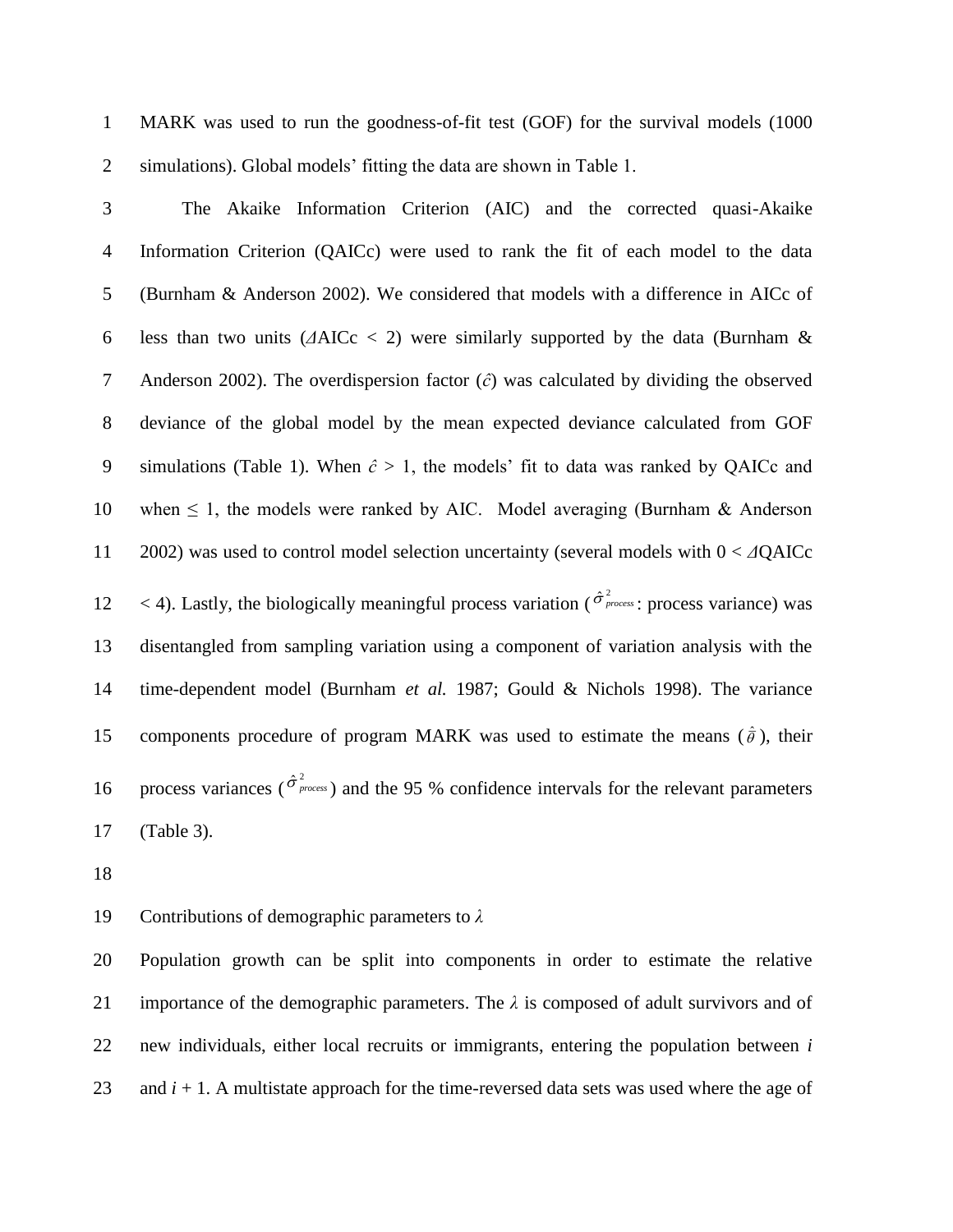| $\mathbf{1}$     | an individual was treated as a state to estimate the relative contributions of adult survival,                                    |
|------------------|-----------------------------------------------------------------------------------------------------------------------------------|
| 2                | local recruitment and immigration to $\lambda$ following Nichols <i>et al.</i> (2000).                                            |
| 3                | The capture probability of the fledglings was fixed to be equal to the capture                                                    |
| 4                | probability of the adults, because if the chicks were found, the parents were most likely                                         |
| 5                | captured too and vice versa. In both data sets the starting point was the model                                                   |
| 6                | $S_{(a0, a1)^*}p_c\Psi_{(a0, a1)^*t}$ . Constant recapture probability was chosen because it was the best in                      |
| 7                | both survival and Pradel-models (Table 1). The GOF-test was carried out using the                                                 |
| 8                | program U-CARE (Choquet et al. 2005).                                                                                             |
| $\boldsymbol{9}$ |                                                                                                                                   |
| 10               |                                                                                                                                   |
| 11               | <b>Results</b>                                                                                                                    |
| 12               |                                                                                                                                   |
| 13               | Adult survival                                                                                                                    |
| 14               | In both data sets, the best model for adult survival included temporal variation in adult                                         |
| 15               | survival (Table 1, models 8 and 41). Based on model averaging between the best CJS-                                               |
| 16               | models ( $\Delta QAICc < 4$ ), the annual adult survival estimates (0.371 $\pm$ 0.039 SE, initial period                          |
| 17               | and $0.361\pm0.034$ SE, latter period) were almost similar (Table 3). The respective                                              |
| 18               | temporal variances in adult survival were low and almost the same (Table 3). The average                                          |
| 19               | recapture probability of the adults was 0.80 in the initial period and was slightly lower,                                        |
| 20               | 0.72, in the latter period. Sampling variation accounted for 24.8 % (initial period) and                                          |
| 21               | 16.5 % (latter period) of the total variation (estimated as $1 - \hat{\sigma}_{process}^2 / \hat{\sigma}_{total}^2$ ). The annual |
| 22               | adult survival probabilities, calculated from model averaged CJS-models, showed rather                                            |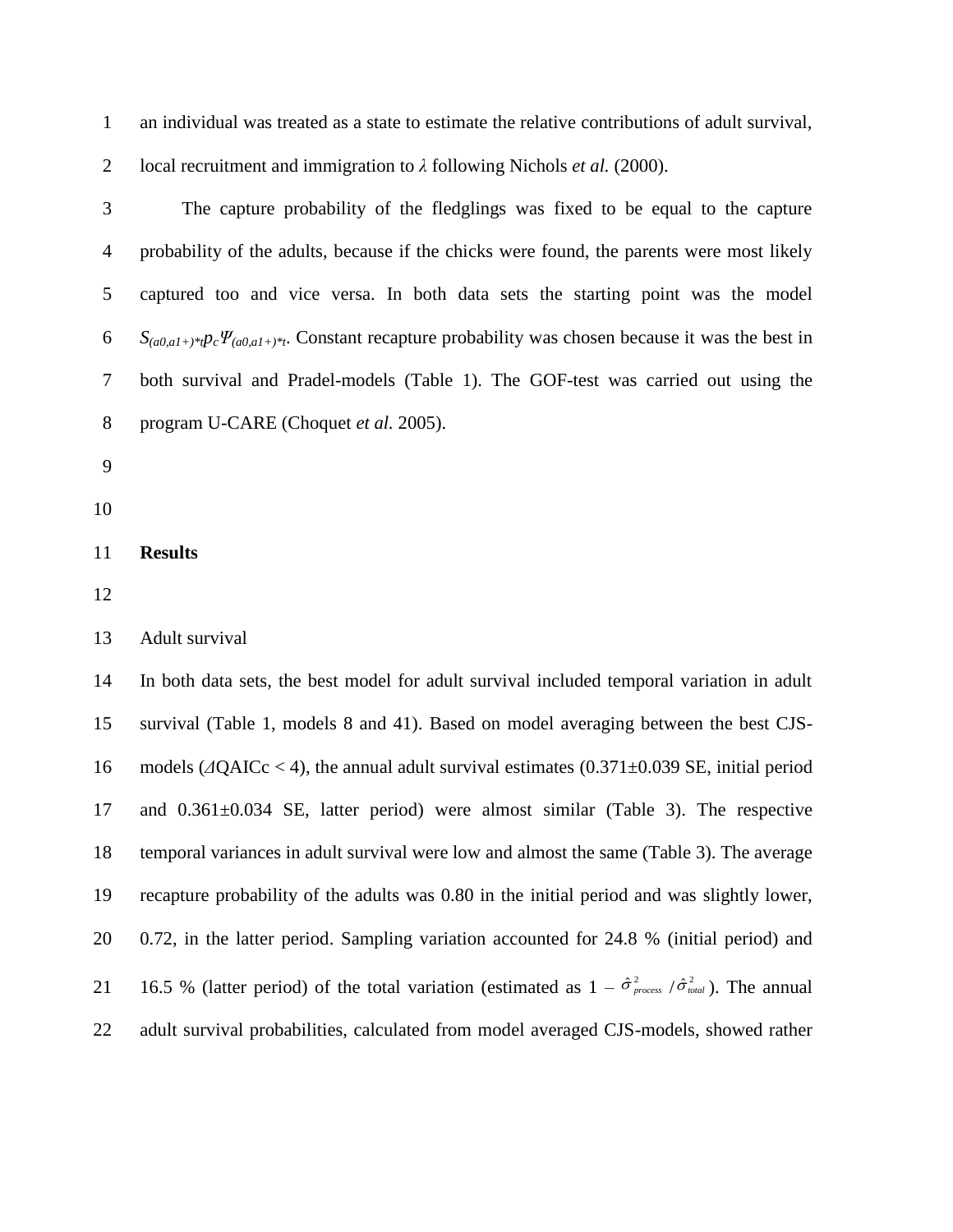high variation ranging from 26.2 to 54.0 % (initial period) and from 22.0 to 47.9 % (latter period; Table 2).

 The model that best fit the data for adult survival included *plusp* and *dens* for the initial period and *wnao* and *dens* for the latter period (Table 1, models 1 and 34). The second best model in both periods included additive effects of *wnao*, *dens* and *plusp*. Other competing models (*Δ*QAICc < 2) for the best models include the interaction with density or the effects of temperatures. The values of coefficients on the logit scales for these covariates obtained in all models within 2 AICc units from the best model (Table 4) showed that these covariates (*wnao*, *plusp* and *wtemp*) had a negative effect on adult survival, i.e. high values of these covariates were associated to low adult survival in both periods. The effect of density on survival was not clear: for the initial period there was a clear negative relationship (Table 4) but for the latter period the beta-parameter (*β*) was positive, although the 95 % confidence interval overlapped zero suggesting no effect of density on adult survival. When modelling the impact of predation pressure, the stoat- model had *Δ*QAICc = 3.63 but the sparrowhawk-model excluded from the best models 16 with *Δ*QAICc > 16.

## Local recruitment

 The mean values of local recruitment were almost equal in the initial (0.055±0.011 SE) 20 and the latter period  $(0.059\pm0.011 \text{ SE})$  (Table 3). In the initial period, the best model for local recruitment was fully constant (Table 1, model 11). In this period, there were only 57 locally born recruits and consequently little support for time dependence and weather covariates (Table 1, models 12-21). During the latter period, there were 163 locally born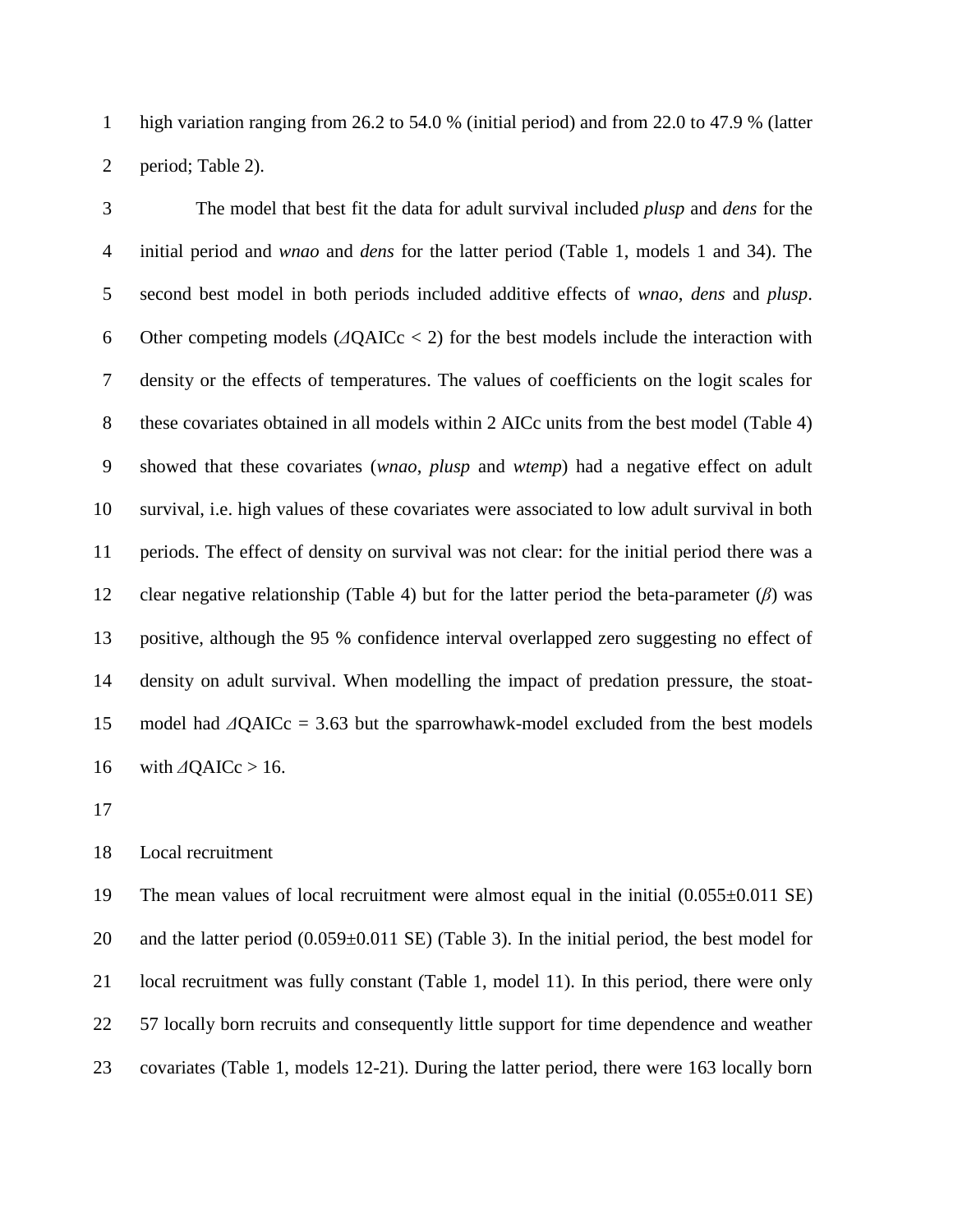recruits and time variation in annual local recruitment probability was detected (Table 1, model 44; Table 2). The amount of sampling variation was 20.8 % of the total variation. The temporal process variation in local recruitment was almost twice of that in adults (Table 3). The high variability is also seen in the annual local recruitment probabilities (latter period; Table 2), calculated from model averaged CJS-models.

 Covariate models had *Δ*QAICc > 2 compared to the best model (Table 1, models 45-51). The best models included *plusp*-covariate with negative *β-*values (Table 4) reflecting poor recruitment when frequent temperature fluctuation around 0°C during winter (Fig.3).

Population growth rate (*λ*)

12 In both data sets, time variation in  $\lambda$  was included in all the best CJS-models (Table 1, models 27, 28, 60 and 61). In the initial data set, sampling variation accounted for 3.1 % and in the latter data set only for 1.7 % of the total variation. Model averaged estimates of *λ* increased in five years during the initial study period and declined in seven years; the mean growth rate was 1.008±0.109 SE (Table 3). During the latter period, the population size increased in five years and decreased in two years. The resulted mean *λ* 1.122±0.124 SE indicates an increasing population size. In both periods, however, the 95 % confidence interval for the mean growth rate extended below unity (Table 2).

 In the initial period all the best covariate-models (Table 1, models 22-25) included *wnao* and *wnao^2*. The *β*-parameters for both covariates were negative (Table 4) i.e. *λ* appeared low after very cold but also after mild winters (Fig. 4). The effect of population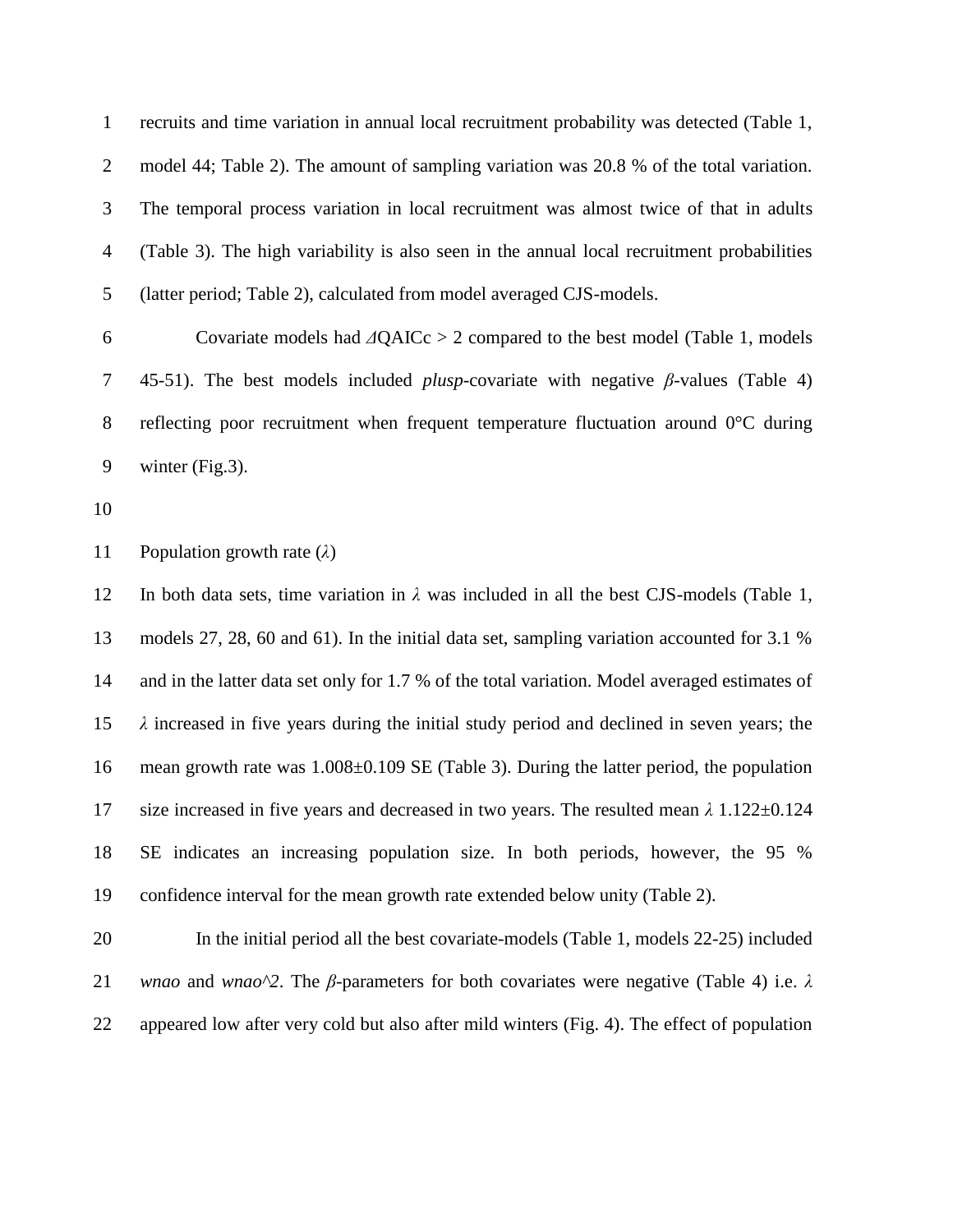density on *λ* was low; neither the interactions between population density and environmental factors were significant.

 In the latter period the most supported covariate model (no. 55) included *wtemp* and *dens* as an additive effect, but several other models were within *Δ*QAICc < 4 (Table 1). *β*-parameter for *wtemp* in model no. 55 was negative (Table 4) indicating population decline after mild winters. *β*-parameter for *dens* in model no. 55 was positive (Table 4), so population density does not seem to restrict population growth.

Demographic contributions to *λ*

 In the initial period, the best multistate models did not include temporal variation in transition parameter (*Ψ*) (Table 1). Most likely this resulted from sparse data, i.e. low 12 total number of recruits. Thus, temporal variation in relative contributions to  $\lambda$  was not detectable. However, in the latter period, the best-fitting model included time variation in all estimated parameters except in recapture probability. A model with constant transition parameter was also within *Δ*AIC < 4 (Table 1). Therefore, model averaging was used (Table 3). In the latter period, contributions of different parameters varied largely. Contribution of adult survival varied annually from 0.257 to 0.486, local recruitment from 0.152 to 0.305 and contribution of immigrants from 0.271 to 0.600 (Table 3). On average, in the latter period, 36.1 % of the great tits in the population were adults surviving from the previous year, 17.3 % were local recruits and 46.6 % were immigrants entered the population from outside study area. In the initial period these were in about similar proportions (Table 3).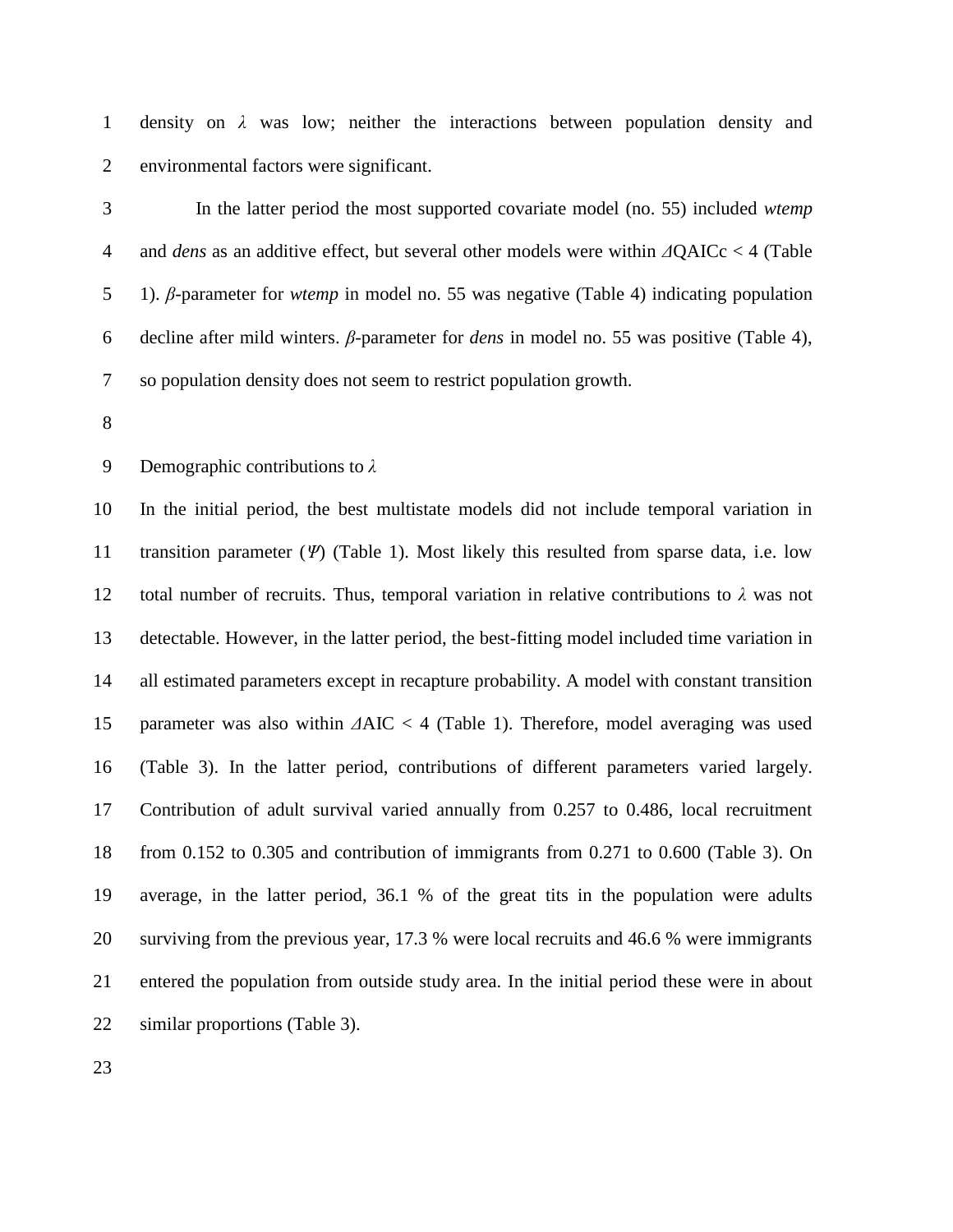#### **Discussion**

2 In particular, net immigration<br>3 from core habitats can mainta<br>4 growth rate is negative and s from core habitats can maintain permanent populations in habitats where the intrinsic population

growth rate is negative and so births can never compensate for deaths (**Figure 1***c*); such habitats

 Our results are in accordance with the hypothesis that marginal populations are sinks maintained by immigration. Variation in *λ* was mostly caused by changes in immigration rate, which has slightly increased between the study periods. Consequently, *λ* has increased without changes in survival or local recruitment, which were rather low throughout the study. These results reflect the great tit population at the northern margin is a sink. Variation in vital rates and *λ* were best explained by weather covariates such as WNAO but in an unexpected way. The present results show that the breeding population increased in numbers and local survival was the highest when WNAO-index was close to zero (moderate winters), decreasing towards highly positive and negative indices. The observation that survival is the best over winters with average climate conditions agrees with results of Broggi *et al.* (2005) that the winter metabolism of northern great tits has adapted to local conditions. Contrary to our expectations great tit populations at the northern margin seem to have also other peculiarities than the governing effects of immigration in dynamics, which make them different from populations inhabiting the main distribution area in Western Europe and Britain. There even short periods of adverse weather, when food resources are covered with snow and ice, may cause severe losses to parids of broad-leaved forests (e.g. van Balen 1980). Why then do great tits suffer not only from the coldest but also from mild winters at the northern margin of the range? This topic will be discussed below in detail considering also the expected effects of climatic changes due to global warming.

are referred to as absolute sinks (Kawecki 2004).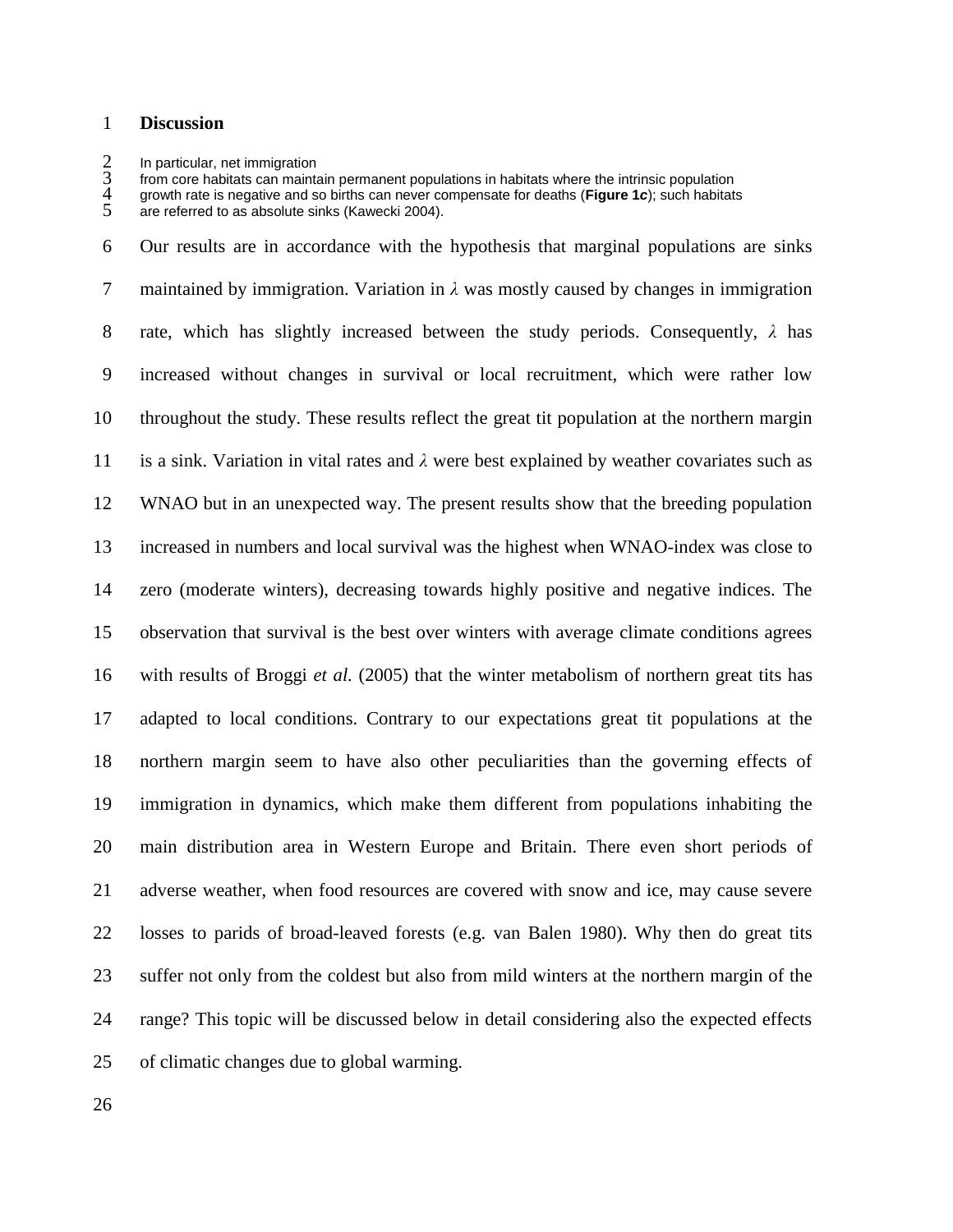Adult survival

 The average annual survival estimates of breeding adults obtained from our population, 0.371 (initial period) and 0.361 (latter period), are low compared to European passerines of about the same size. Peach, Hanmer & Oatley (2001) compiled survival estimates of 50 species and in only five species' survival was below 0.5. These values are, however, not fully comparable to ours because of methodological differences; only 12 were Jolly- Seber-estimates. Michel *et al.* (2006) provided CJS-estimates for 10 American titmice (*Baeolophus* and *Poecile*), ranging from 0.333 to 0.642. In most other studies of great tits the survival estimates are higher than ours ranging from 0.259 to 0.670 (Clobert *et al.* 1988; Hõrak & Lebreton 1998; Pons *et al.* 2003; Payevsky 2006). Similarly, other parids in the Northern Finland have higher adult survival estimates being 0.59 for the willow tit *P. montanus* (Lampila *et al.* 2006) and 0.69 for the Siberian tit *P. cinctus* (Orell, Lahti & Matero 1999).

14 In birds, the relative contribution of adult survival to  $\lambda$  is usually larger than the contribution of fecundity, especially among long-lived species with small clutches (Sæther & Bakke 2000). Our results agree with that general pattern. The contribution of 17 adult survival to  $\lambda$  is greater than the contribution of local recruitment. The lowest 18 contribution of the adults during the study ( $\gamma_{a1+2005} = 0.257$ ) was due to both low adult 19 survival after the previous breeding season ( $\Phi_{2004} = 0.297$ ) and high immigration. For all 20 intervals  $\gamma_{a1+} < 0.5$ , implying that adult survival was not dominantly important in comparison to local recruitment or especially to immigration, as compared to willow tits in the same study area, in where parental survival had always the greatest contribution varying from 0.475 to 0.756 (Lampila *et al.* 2006). In our analysis, the contribution of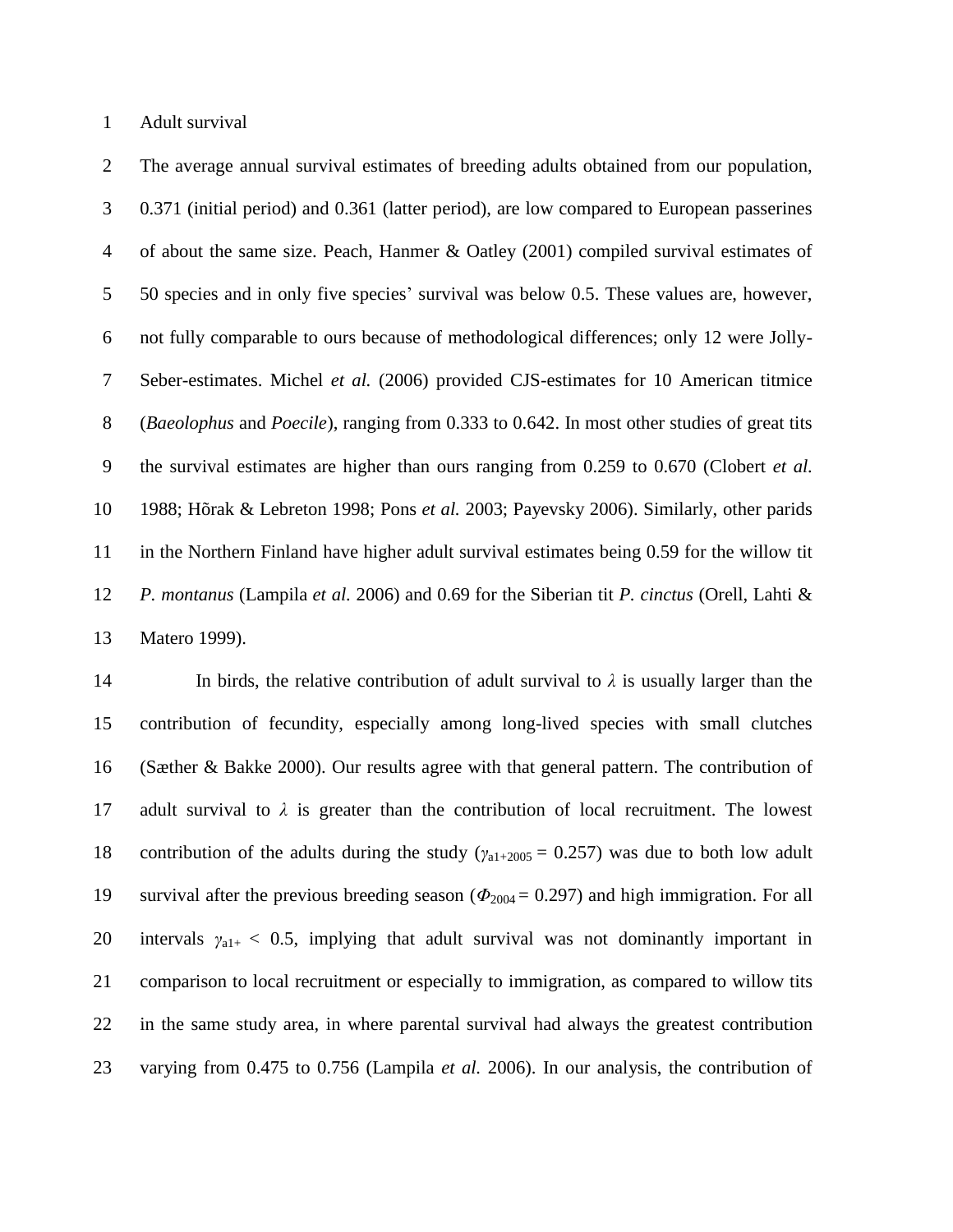adults decreased and the contributions of local recruitment and immigrants increased with increasing *λ*. The local recruitment contribution exceeded the importance of immigration only in the last study year.

 The adult survival and local recruitment have stayed almost the same during the decades, but the amount of immigration has risen. The great tit population in Southern 6 Finland has increased in the beginning of the  $21<sup>st</sup>$  century (Väisänen 2006) and maybe the population growth in southern source areas generates more immigrants to north. Now, this immigration is in important role compensating the losses at the northern margin of distribution. Adult survival diminished due to increasing population density only during 10 the initial period. In all other cases, with relation to survival or  $\lambda$ , the influence of higher density was weak or unclear. We expected the population density effect to be strongest considering local recruitment, but we did not find that kind of relationship. This is probably because other factors working in density-independent way override the negative effects of crowding.

Recruitment and immigration

 In the north, great tits move in autumn from breeding areas to overwinter close to human settlements, (Järvinen 1980) taking advantage of food provided by man. Young individuals are more attracted than old ones. Some juveniles can undertake long migrations even hundreds of kilometres wide (e.g. Ulfstrand 1962, Bolshakov, Shapoval & Zelenova 1999). Verhulst, Perrins & Riddington (1997) reported that only 5 % of the emigrant recruits from the same Wytham Wood (England) population were found breeding in the surrounding area (within 2 km) and a considerable proportion of birds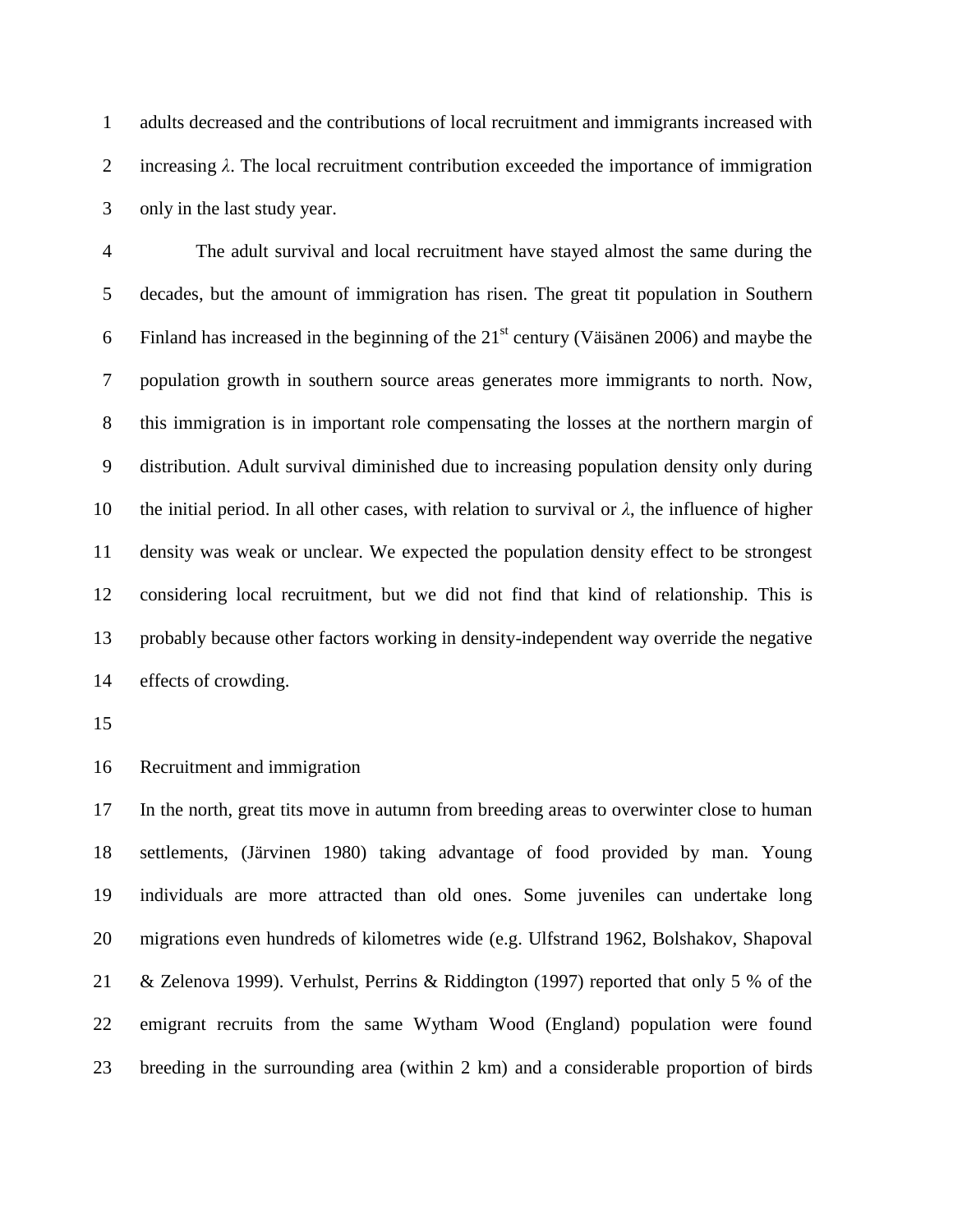disperse further. Our result of low local recruitment, 5.5 % (initial period) and 6.0 % (latter period), is most likely explained by a dispersal exceeding the study area as suggested by Verhulst *et al.* (1997).

 With the observed adult survival and local recruitment rates the study population would not be sustainable. Our findings confirm the earlier suggestions, based on genetic and ecological studies (Kvist *et al.* 1999, 2007, Rytkönen & Orell 2001), of the importance of immigration to the dynamics of the northern great tit population. The 8 contribution of immigration to  $\lambda$  is comparable with of adults in a single year and the most important in four study years, having the greatest proportion (0.60) in 2005. We also calculated average values for vital rates: contribution of immigration is the most important in the latter data set and equally important with adult survival in the initial one.

 Migration to northern habitats probably causes adaptive problems for great tits; clutch sizes are too large, breeding success is poor in the north (Rytkönen & Orell 2001) and overwinter survival requires special behavioural or physiological adaptations. Indeed, basal metabolic rate differences between populations from Northern Finland and Southern Sweden infer local adaptations (Broggi *et al.* 2005). Although gene flow from the central populations may prevent local adaptations, Kvist *et al.* (2007) detected slight differentiation by microsatellites between the central populations and the population from Oulu. Thus, irrespective of the intensive immigration, the ecological results and among population differences at microsatellite level are not against to the suggestion of hard selection in the north against maladaptive 'southern' gene combinations, as suggested by the adaptation-with-gene-flow-theory (Blondel *et al.* 1999; Senar *et al.* 2006).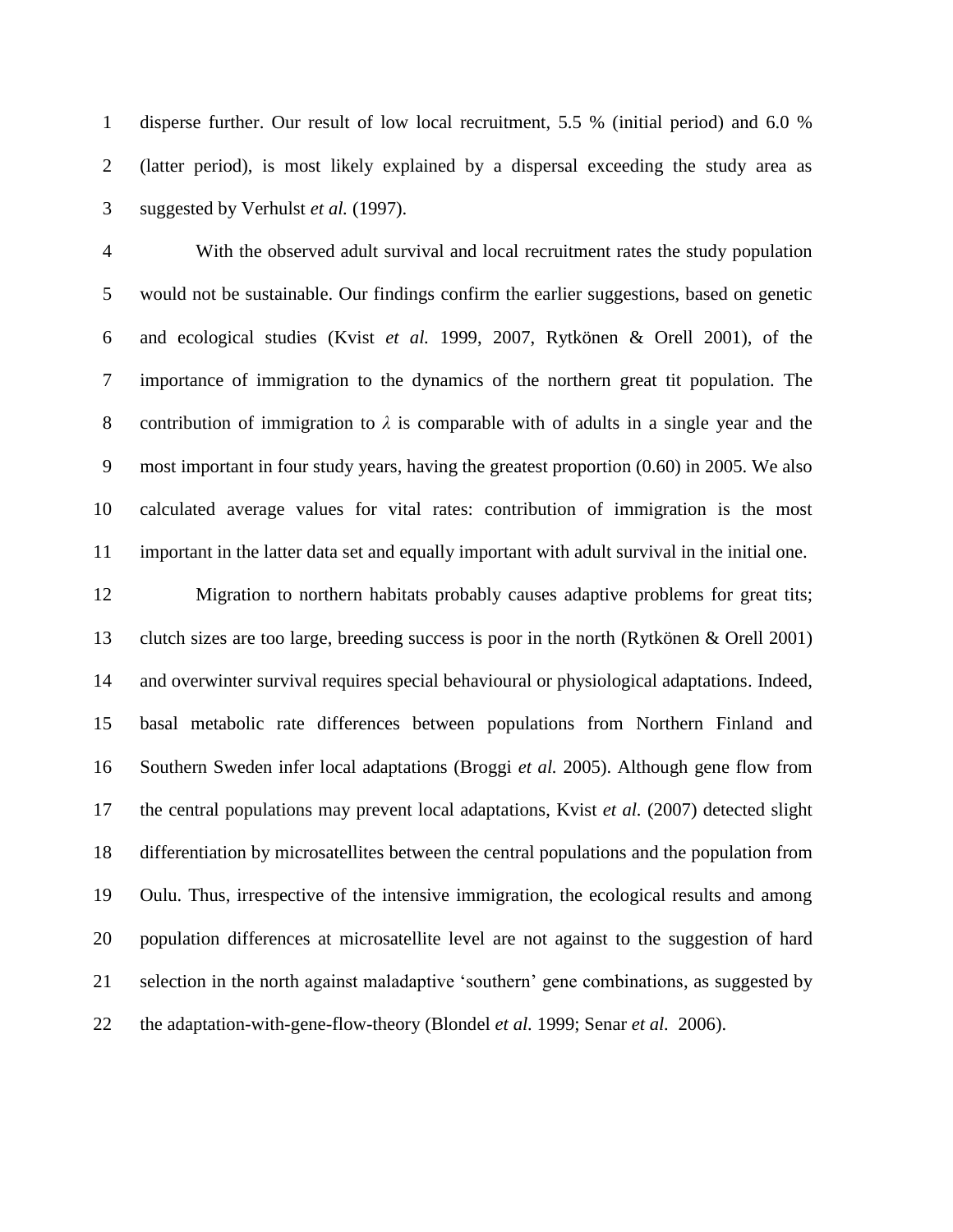In comparison to willow tits studied at the same area, the contribution of immigration varies from 0.152 to 0.313 (Lampila *et al.* 2006), great tits have the range from 0.210 to 0.600. Proportional contributions to vital rates could be affected by capturing bias, as pointed out by Nichols *et al.* 2000, since some local individuals may have been considered as immigrants. However, we are confident that this potential bias does not undermine the picture described above. In reality, the amount of immigration is probably smaller than our estimates.

 We also modelled recruitment parameter (*f*), because *λ* is a function of adult survival and recruitment (immigrants and local recruits). The covariates explained variation of *f*–models very similarly than of *λ*–models, so this strengthened the earlier observation that *λ* is mainly driven by individuals entering outside the population, because local recruitment is low.

Winter conditions

 The mean winter temperature risen during the study. The decline of population size is not surprising in the cold winters when WNAO-index is very negative, but for being a southern incomer, great tits would be expected to survive better when winter conditions are less arctic. Several non-mutually exclusive explanations could account for these results. First, changes in predation may be an explanatory factor. In the initial period, the stoat-predation-model was better than time-dependent model in adult survival. *β*- parameter was negative, so the increased predation on roosting great tits in winter decreased adult survival. However, the effect of stoat predation was hidden by the stronger effects of climatic factors. The most abundant avian predator of small passerines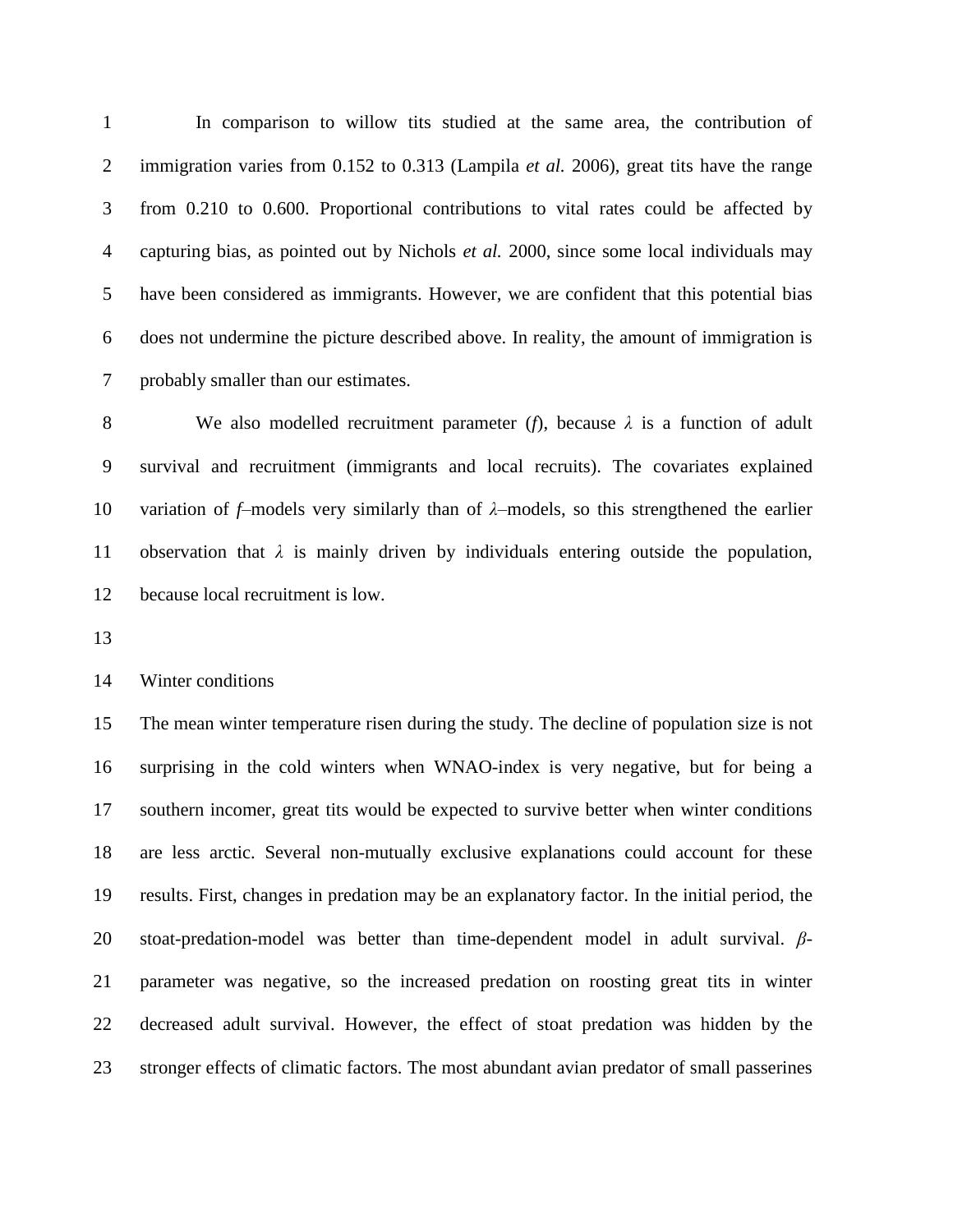in winters in the north is sparrowhawk (Väisänen 2006). When winter conditions are milder, more sparrowhawks may try overwintering increasing predation pressure towards small passerines. However, the sparrowhawk-model got very low support in our analysis.

 Second, paradoxically, availability of food may be a plausible explanation for increased mortality in warm winters. Dynamics of the great tit in the north is greatly affected by food supplied by man in winter (Orell 1989) that is why they tend to spend winter near human-inhabited areas. On one hand, milder temperatures may promote an earlier colonization of the rural breeding areas from wintering spots, and these early birds may fail to find enough food. Likewise, mild conditions may induce birds, which otherwise may become emigrants to remain in the study area. Such increased density may promote a higher competition at feeders, which otherwise may have less food, as sales of bird-food (personal comments from shopkeeper) and humans activity to feed is known to drop in mild winters. We studied how the number of feeding grounds in midwinter (in turn of the year) is related to mean temperature of December in Oulu surroundings in four winters from 2005 to 2008. The comparison was made to be based on the winter bird census data available from <http://www.hatikka.fi/winterbird.php> and 15 census routes with the information of the number of feeding grounds along the route were selected. Due to small data, only indicative conclusions are possible, but the number of feeding trays seems to be smaller in mild winters that in colder ones. During the coldest winter (mean temperature -7.4°C) there were 102 feeding tables along the routes, but during three 21 milder early winters (mean temperatures varied from  $0^{\circ}$ C to -1.4 $^{\circ}$ C) only from 83 to 90 along the same routes.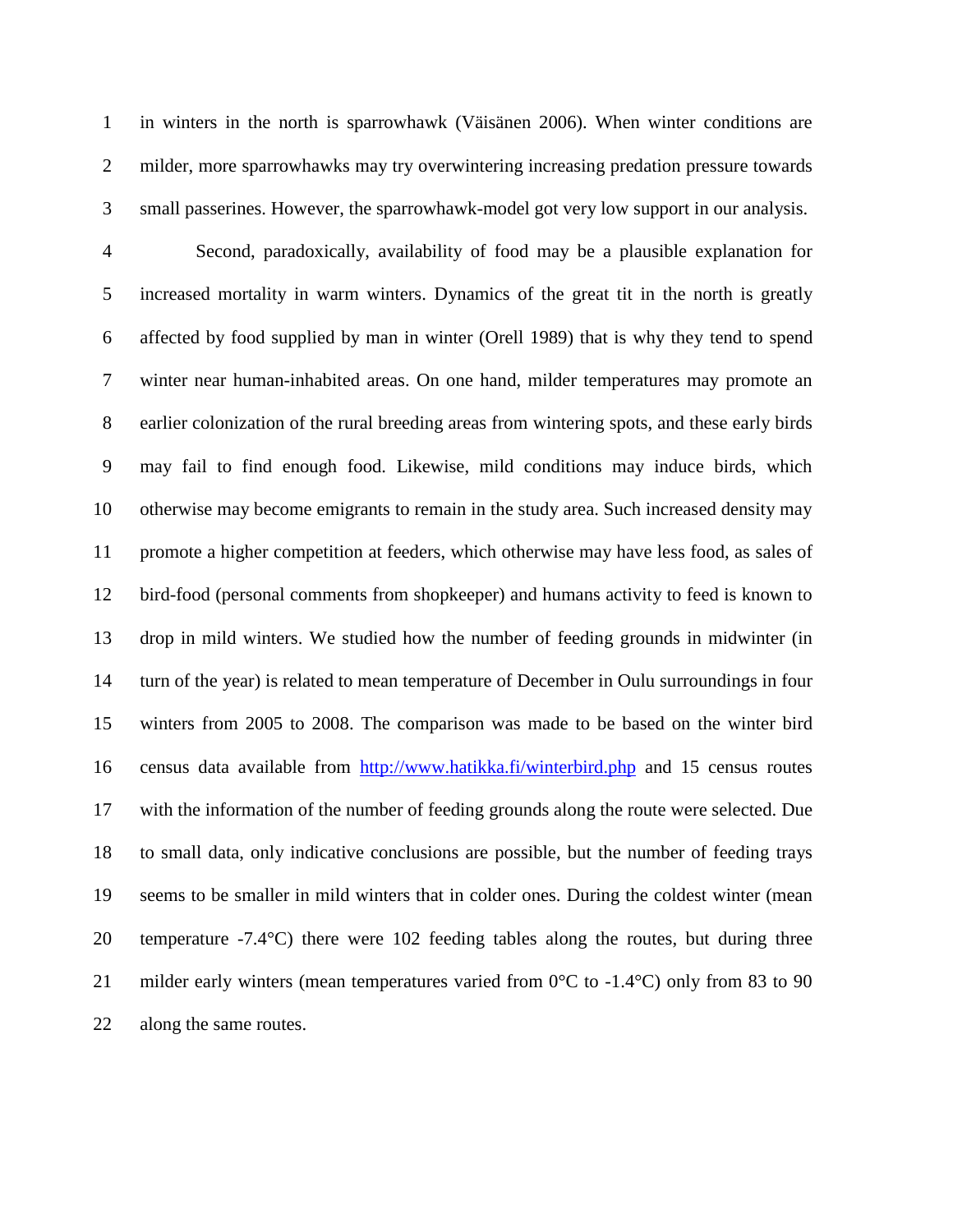Third, in warm and wet winters birds may be more exposed to diseases. Wet feeders with birds' faeces are good substrates for viruses and bacteria. Infected birds may be eliminated when weather gets colder again. This is possibly at least a part of explanation for the reduced survival probability of adult and juvenile great tits in relation to increasing number of plus-peaks during thermal winter (Robb *et al.* 2008).

 Lastly, possibly the reason is not in winter but a factor correlated to high WNAO. For example, conditions during breeding or autumn that impoverish individuals' condition for the forthcoming winter. Maybe breeding is too exhausting for parents and they have too short time to moult or recover before winter comes. However, this breeding maladaptation hypothesis needs further testing on how survival is changing annually in relation to breeding conditions, number of fledglings per clutch and parental condition.

Climate change

 According to predicted climate change, mild and NAO-positive winters are expected to be more usual in northern Europe. Global warming has been predicted to change species' distributions: boreal species' ranges move even further northwards and southern species expand to boreal areas (Huntley *et al.* 2007). According to national bird censuses, great tits have become more abundant in Finland from the 1980s' to the beginning of the 2000s' (Väisänen 2006). In our analyses, the observed *λ* averaged unity in the initial period and indicated an increasing population in the latter period. Temporal variation in *λ*  was considerable during both periods. This agrees well with earlier results (Väisänen 2006), that large annual fluctuation in the population size is typical for northern great tits. Sæther *et al.* (2003) demonstrated that in birds, including the great tit, the proportion of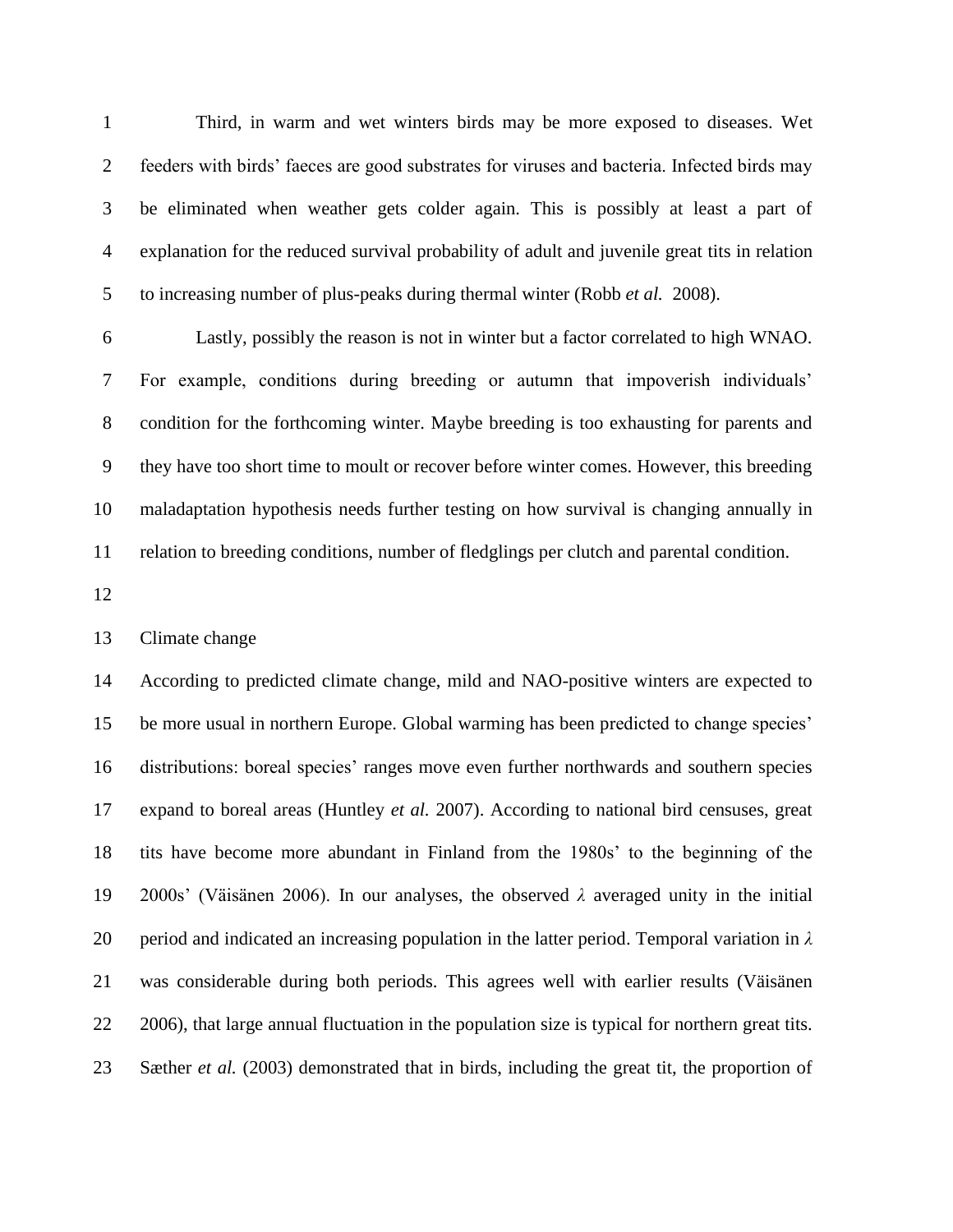variability in the population fluctuations explained by the NAO increased with latitude. Our results with the large variance of *λ* fit very well to general pattern of marginal population dynamics (Guo *et al.* 2005) and the consensus that environmental unpredictability increases northwards (e.g. Järvinen 1979). As we have shown, there might be negative effects because of warmer winters on great tit population. For example in Sweden, contrary to expectations based on climate change and population increase in Finland, great tit population has decreased (BirdLife International 2004). The reduction of population size has been 20 % during last 30 years, though the growth rate has turned positive during the past decade (Lindström *et al.* 2008). It is not clear what the reasons for decreasing are, but Sweden is situated closer to the Atlantic Ocean, and the effects of WNAO are probably stronger there.

#### **Acknowledgements**

 Satu Lampila, Mikko Ojanen, Suvi Ponnikas, Seppo Rytkönen, Kari Koivula and numerous other field workers helped with data collection over the years. Risto A. Väisänen from The Finnish Museum of Natural History provided the data of wintering sparrowhawks. Financial support for this study was provided by the Research Council for Biosciences and Environment of the Academy of Finland.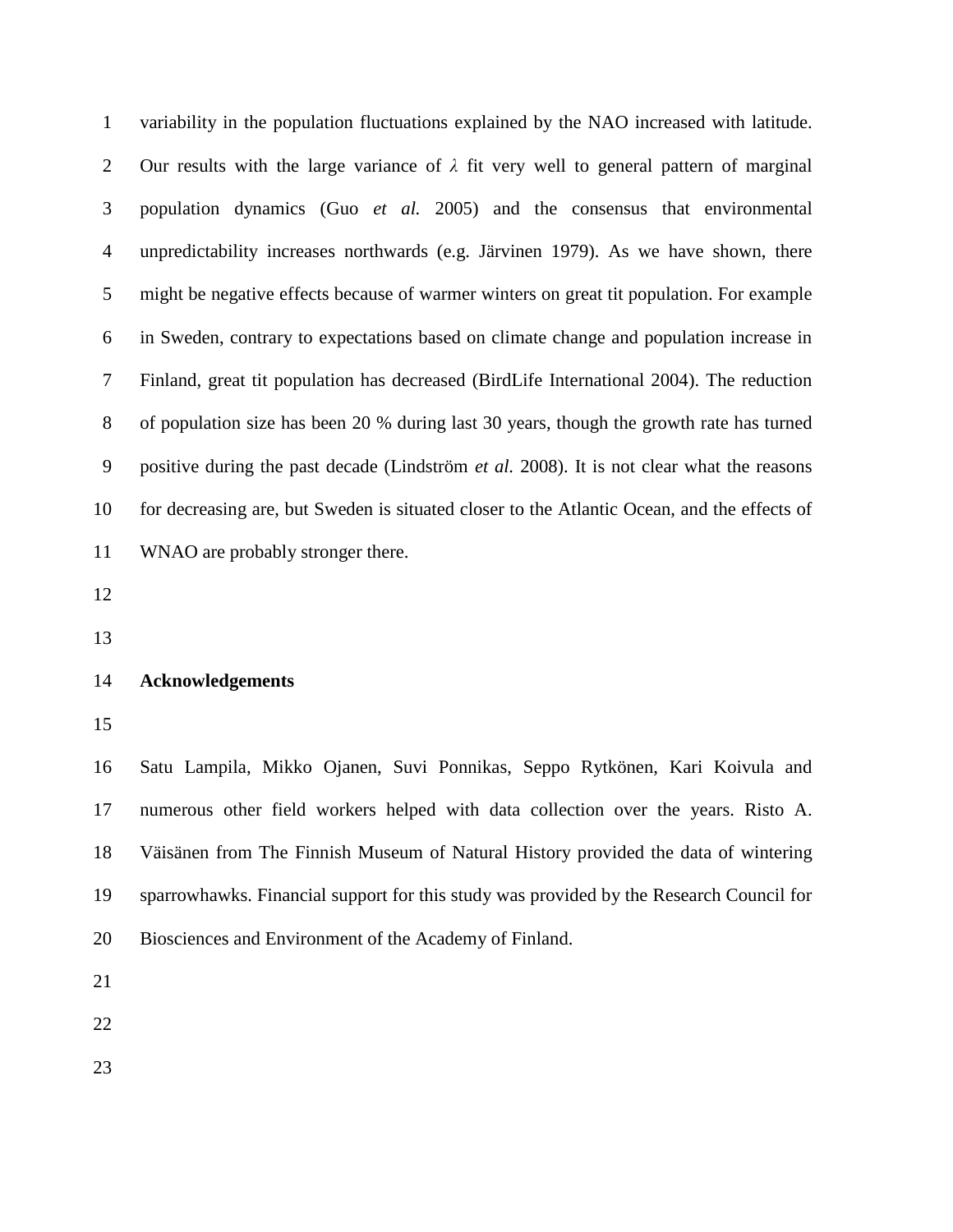# **References**

| ٠      |
|--------|
| S<br>٧ |
|        |
|        |

| 3  | van Balen, J.H. (1980) Population fluctuations of the Great Tit and feeding conditions in |
|----|-------------------------------------------------------------------------------------------|
| 4  | winter. Ardea, 68, 143-164.                                                               |
| 5  | BirdLife International (2004) Birds in Europe: population estimates, trends and           |
| 6  | conservation status. Cambridge, UK: BirdLife International.                               |
| 7  | Blondel, J., Dias, P.C., Maistre, M. & Perret, P. (1993) Habitat heterogeneity and life-  |
| 8  | history variation of Mediterranean Blue tits Parus caeruleus. Auk, 110, 511-520.          |
| 9  | Blondel, J., Dias, P.C., Perret, P., Maistre, M. & Lambrechts, M.M. (1999) Selection-     |
| 10 | Based Biodiversity at a Small Spatial Scale in a Low-Dispersing Insular Bird.             |
| 11 | Science, 285, 1399-1402.                                                                  |
| 12 | Bolshakov, C.V., Shapoval, A.P. & Zelenova, N.P. (1999) Results of bird trapping and      |
| 13 | ringing by the Biological Station "Rybachy" on the Courish Spit in 1998. Avian            |
| 14 | Ecology and Behaviour, 2, 105-150.                                                        |
| 15 | Broggi, J., Hohtola, E., Orell, M. & Nilsson, J.-Å. (2005) Local adaptation to winter     |
| 16 | conditions in a passerine spreading north: a common-garden approach. Evolution,           |
| 17 | 59, 1600-1603.                                                                            |
| 18 | Burnham, K. & Anderson, D. (2002) Model selection and multimodel inference: a             |
| 19 | <i>practical information-theoretic approach.</i> 2 <sup>nd</sup> ed. Springer, New York.  |
| 20 | Burnham, K., Anderson, D.R., White, G., Brownie, C. & Pollock, K.H. (1987) Design         |
| 21 | and analysis methods for fish survival experiments based on release-recapture.            |
| 22 | American Fisheries Society Monograph, 5, 1-437.                                           |
|    |                                                                                           |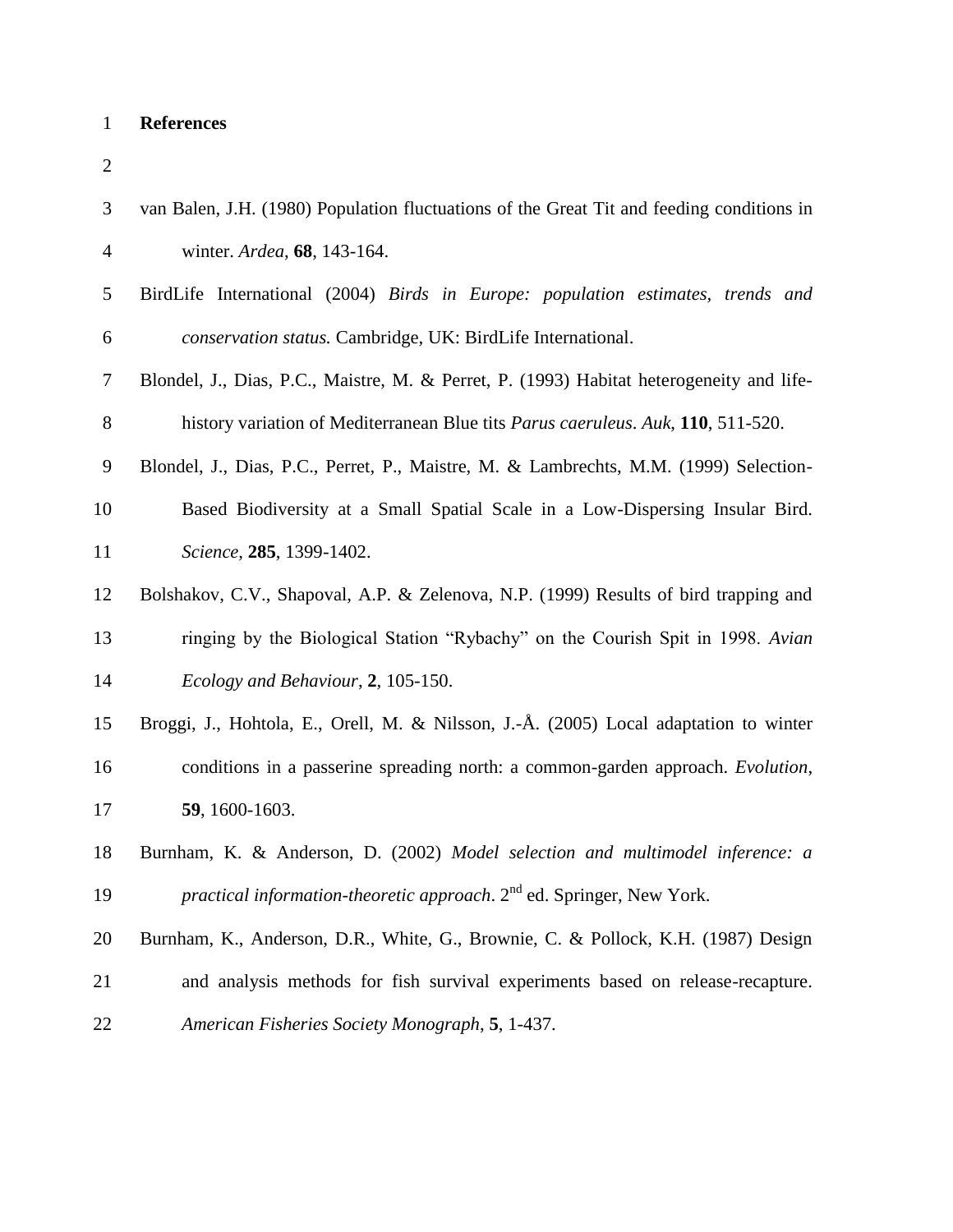| $\mathbf{1}$   | Choquet, R., Reboulet, A.-M., Lebreton, J.-D., Gimenez O., & Pradel, R. (2005) U-CARE     |
|----------------|-------------------------------------------------------------------------------------------|
| $\overline{2}$ | 2.2 User's Manual. CEFE, Montpellier, France.                                             |
| 3              | Clobert, J., Perrins, C.M., McCleery, R.H. & Gosler, A.G. (1988) Survival rate in the     |
| $\overline{4}$ | great tit Parus major in relation to sex, age and immigration status. Journal of          |
| 5              | Animal Ecology, 57, 287-306.                                                              |
| 6              | Dhont, A.A., Adriaensen, F., Matthysen, E. & Kempenaers, B. (1990) Non adaptive           |
| 7              | clutch size in tits. <i>Nature</i> , <b>348</b> , 723-725.                                |
| 8              | Eeva, T., Lehikoinen, E., & Veistola, S. (1989) Habitat preference and breeding           |
| 9              | performance in four hole-nesting passerines at the northern limit of their range.         |
| 10             | Ornis Fennica, 66, 142-150.                                                               |
| 11             | Franklin, A.B. (2001) Exploring ecological relationships in survival and estimating rates |
| 12             | of population change using program MARK. Pages 290-296 In Field, R., Warren,              |
| 13             | R.J., Okarma, H. & Sievert, P.R. editors. Wildlife, land, and people: priorities for      |
| 14             | the 21st century. Proceedings of the Second International Wildlife Management             |
| 15             | Congress. The Wildlife Society, Bethesda, Maryland.                                       |
| 16             | Gosler, A. (1993) The Great Tit. Hamlyn, London.                                          |
| 17             | Gould, W.E. & Nichols, J.D. (1998) Estimation of temporal variability of survival in      |
| 18             | animal populations. <i>Ecology</i> , <b>79</b> , 2531-2538.                               |
| 19             | Grant, M.C. & Antonovics, J. (1978) Biology of ecologically marginal populations of       |
| 20             | Anthoxanthum odoratum. I. phenetics and dynamics. Evolution, 32, 822-838.                 |
| 21             | Guo, Q., Taper, M., Schoenberger, M. & Brandle, J. (2005) Spatial-temporal population     |
| 22             | dynamics across species range: from centre to margin. Oikos, 108, 47-57.                  |
|                |                                                                                           |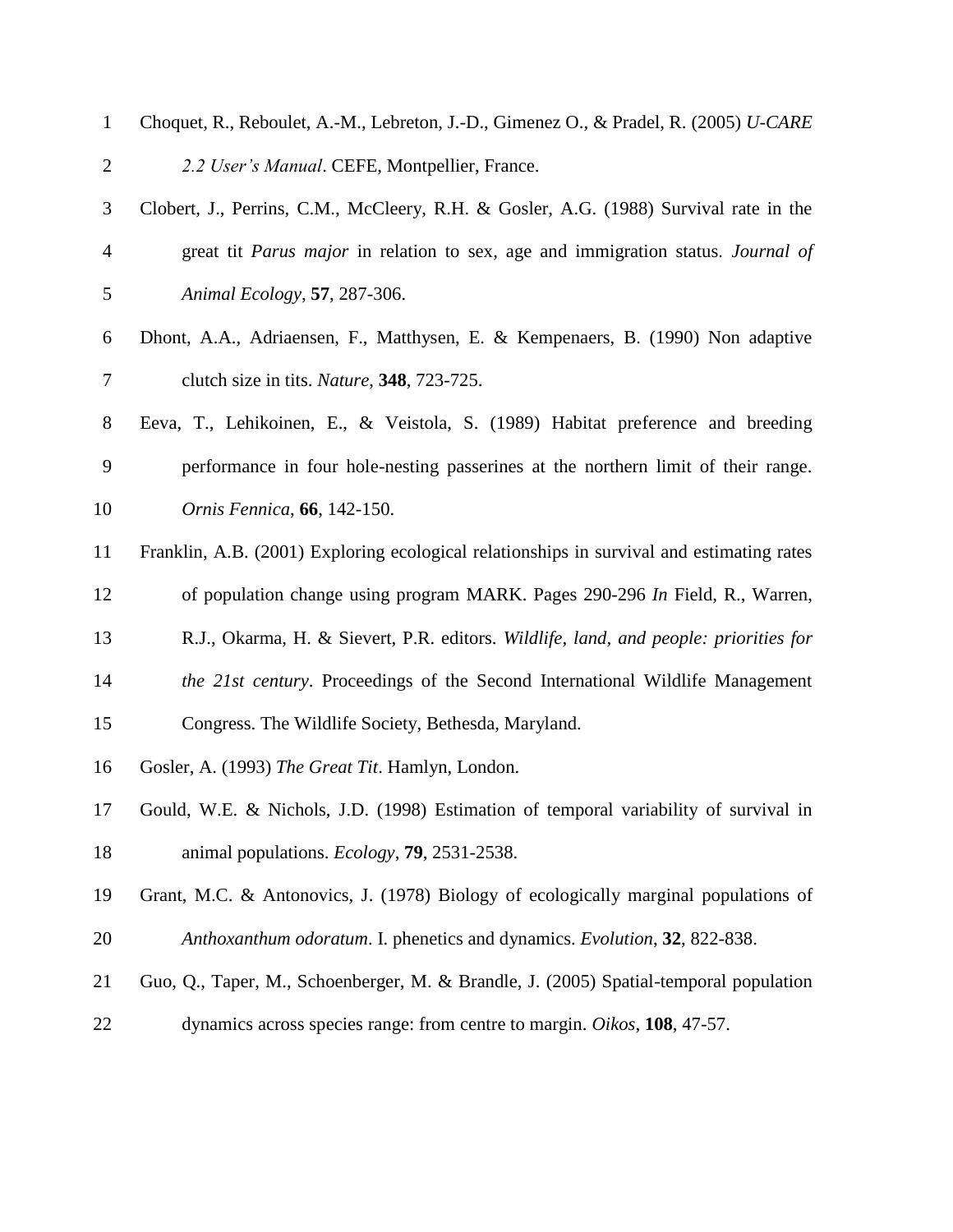| $\mathbf{1}$   | Haftorn, S. (1957) Kjøttmeisas (Parus m. major L.) innvandring og nåvaerende              |
|----------------|-------------------------------------------------------------------------------------------|
| $\overline{2}$ | utbredelse i Nord-Norge. Det Kongelige Norske Videnskabers Selskab, 30, 14-21.            |
| 3              | Hildén, O. (1979) A life history of a 7-year-old great tit. Ornis Fennica, 56, 33-34. (In |
| $\overline{4}$ | Finnish with English summary).                                                            |
| 5              | Hõrak, P. & Lebreton, J.-D. (1998) Survival of adult great tits in relation to sex and    |
| 6              | habitat: a comparison of urban and rural populations. <i>Ibis</i> , <b>140</b> , 205-209. |
| 7              | Huntley, B., Green R.E., Collingham Y.C. & Willis, S. G. (2007) A Climatic Atlas of       |
| 8              | European Breeding Birds. Lynx Edicions.                                                   |
| 9              | Hurrell, J.W. (1995) Decadal trends in the North Atlantic Oscillation: regional           |
| 10             | temperatures and precipitation. Science, 269, 676-679.                                    |
| 11             | Hurrell, J.W., Kushnir, Y. & Visbeck, M. (2001) The North Atlantic Oscillation. Science,  |
| 12             | 291, 603-605.                                                                             |
| 13             | Järvinen, O. (1979) Geographical gradients of stability in European land bird             |
| 14             | communities. Oecologia, 38, 51-69.                                                        |
| 15             | Järvinen, O. (1980) Ecological zoogeography of Northern European bird communities.        |
| 16             | PhD thesis, University of Helsinki, Helsinki.                                             |
| 17             | Kawecki, T.J. (2008) Adaptation to Marginal Habitats. Annual Review of Ecology,           |
| 18             | Evolution, and Systematics, 39, 321-342.                                                  |
| 19             | Kluyver, H.N. (1951) The population ecology of the great tit, Parus m. major L. Ardea,    |
| 20             | 39, 1-135.                                                                                |
| 21             | Kokko, H. & López-Sepulcre, A. (2006) From Individual Dispersal to Species Ranges:        |
| 22             | Perspectives for a Changing World. Science, 313, 789-791.                                 |
|                |                                                                                           |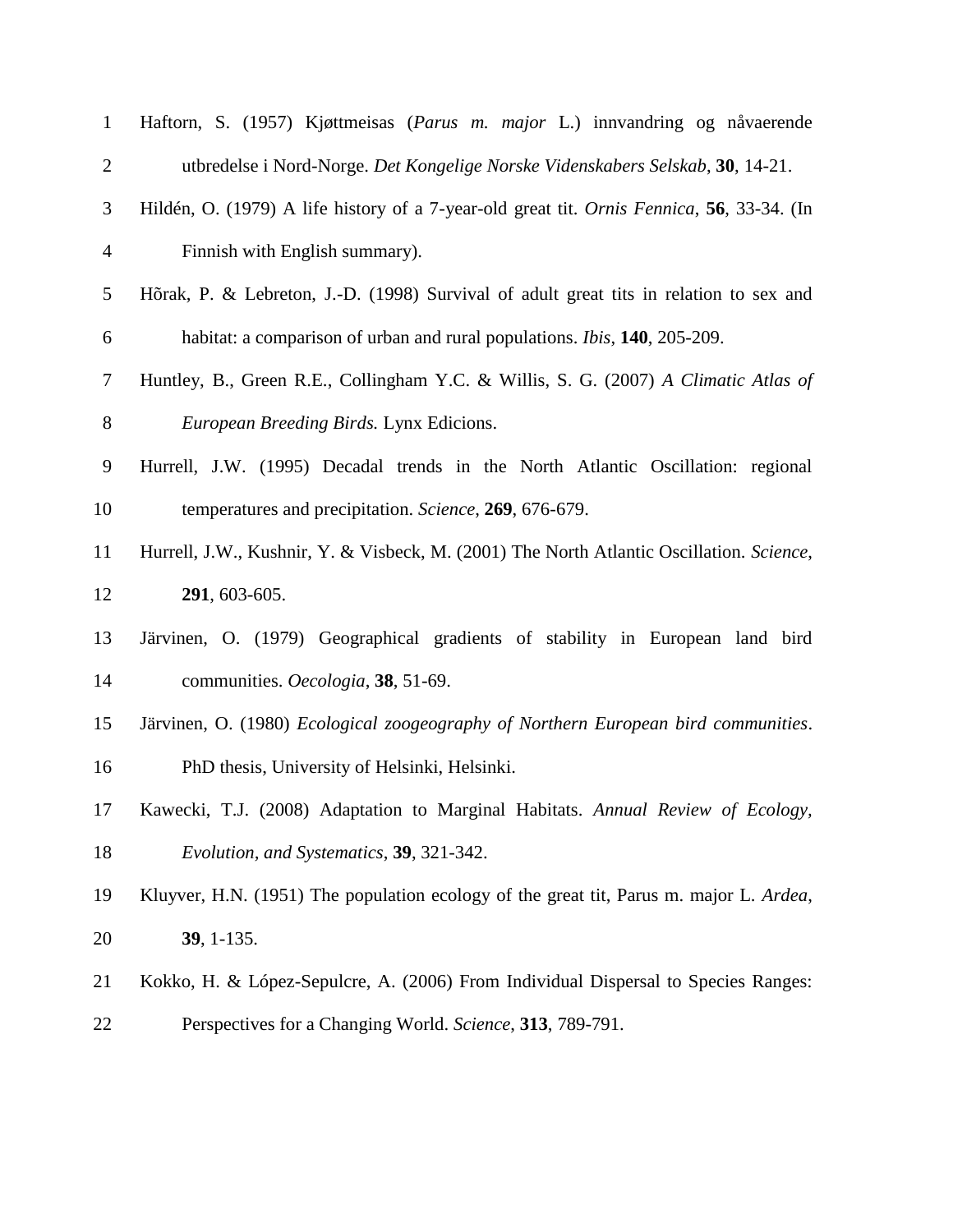| $\mathbf{1}$     | Kvist, L., Ruokonen, M., Lumme, J. & Orell, M. (1999) The colonization history and           |
|------------------|----------------------------------------------------------------------------------------------|
| $\overline{2}$   | present-day population structure of the European great tit (Parus major major).              |
| 3                | Heredity, 82, 495-502.                                                                       |
| $\overline{4}$   | Kvist, L., Arbabi, T., Päckert, M., Orell, M. & Martens, J. (2007). Population               |
| 5                | differentiation in the marginal populations of the great tit (Paridae: Parus major)          |
| 6                | Biological Journal of the Linnean Society, 90, 201–210.                                      |
| $\tau$           | Lampila, S., Orell, M., Belda, E. & Koivula, K. (2006) Importance of adult survival, local   |
| 8                | recruitment and immigration in a declining boreal forest passerine, the willow tit           |
| $\boldsymbol{9}$ | Parus montanus. Oecologia, 148, 405-413.                                                     |
| 10               | Lebreton, J.-D., Burnham, K.P., Clobert, J. & Anderson, D.R. (1992) Modeling survival        |
| 11               | and testing biological hypotheses using marked animals: a unified approach with              |
| 12               | case studies. <i>Ecological Monographs</i> , 62, 67-118.                                     |
| 13               | Leech, D.I. & Crick, H.Q.P. (2007) Influence of climate change on the abundance,             |
| 14               | distribution and phenology of woodland bird species in temperate regions. <i>Ibis</i> , 149, |
| 15               | 128-145.                                                                                     |
| 16               | Lenormand, T. (2002) Gene flow and the limits to natural selection. Trends in Ecology        |
| 17               | <i>and Evolution</i> , <b>17</b> , 183-189.                                                  |
| 18               | Lindström, Å, Green, M. Ottvall, R. & Svensson, S. (2008) Övervakning av fåglarnas           |
| 19               | populationsutveckling. Årsrapport för 2007. (Monitoring population changes of                |
| 20               | birds in Sweden. Annual report 2007). Ekologiska institutionen, Lunds universitet,           |
| 21               | http://www.biol.lu.se/zooekologi/birdmonitoring/PDF-files/Arsrapportfor<br>Lund.             |
| 22               | 2007kf.pdf (April 2008).                                                                     |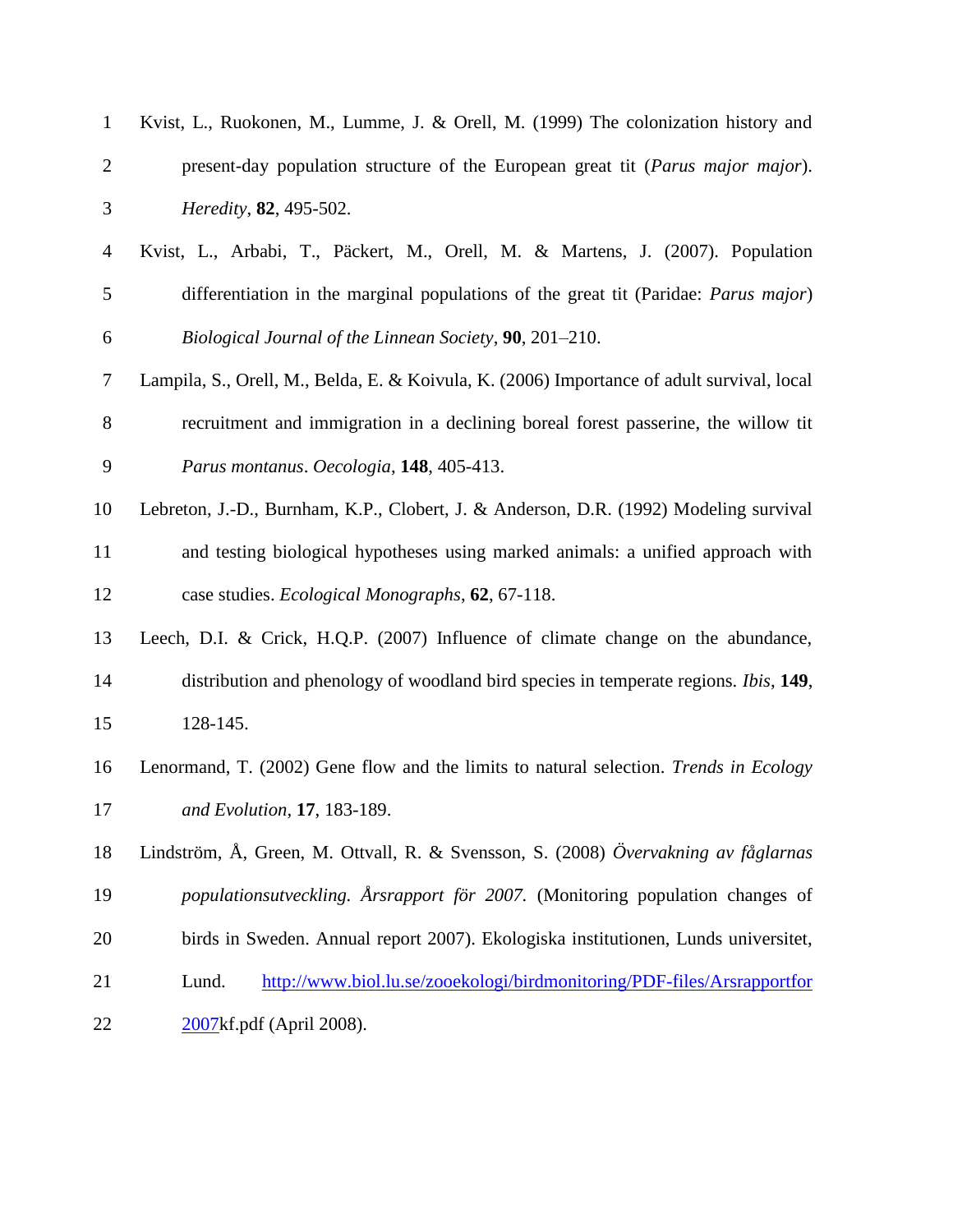| $\mathbf{1}$   | Michel, N., DeSante, D.F., Kaschube, D.R., & Nott, M.P. (2006) The Monitoring Avian          |
|----------------|----------------------------------------------------------------------------------------------|
| $\overline{2}$ | Productivity and Survivorship (MAPS) Program Annual Reports, 1989-2003.                      |
| 3              | <b>NBII/MAPS</b><br>Interface.<br>Avian<br>Demographics<br>Query                             |
| 4              | http://www.birdpop.org/nbii/NBIIHome.asp (December 2006).                                    |
| 5              | Nichols, J.D., Hines, J.E., Lebreton, J.-D. & Pradel, R. (2000) Estimation of contributions  |
| 6              | to population growth: a reverse-time capture–recapture approach. <i>Ecology</i> , 81,        |
| 7              | 3362-3376.                                                                                   |
| 8              | Orell, M. (1989) Population fluctuations and survival of Great Tits Parus major              |
| 9              | dependent on food supplied by man in winter. <i>Ibis</i> , 131, 112-127.                     |
| 10             | Orell, M., Lahti, K. & Matero, J. (1999) High survival and site fidelity in the Siberian tit |
| 11             | <i>Parus cinctus</i> , a focal species of the taiga. <i>Ibis</i> , <b>141</b> , 460-468.     |
| 12             | Orell, M. & Ojanen, M. (1983) Breeding success and population dynamics in a northern         |
| 13             | great tit Parus major population. Annales Zoologici Fennici, 20, 77-98.                      |
| 14             | Parmesan, C. (2006) Ecological and Evolutionary Responses to Recent Climate Change.          |
| 15             | Annual Review of Ecology, Evolution, and Systematics, 37, 637-669.                           |
| 16             | Payevsky, V.A. (2006) Mortality Rate and Population Density Regulation in the Great          |
| 17             | Tit, Parus major L.: A Review. Russian Journal of Ecology, 37, 180-187.                      |
| 18             | Peach, W.P., Hanmer, D.B. & Oatley, T.B. (2001) Do southern African songbirds live           |
| 19             | longer than their European counterparts? Oikos, 93, 235-249.                                 |
| 20             | Pons, P., Henry, P.-Y., Gargallo, G., Prodon, R. & Lebreton, J.-D. (2003) Local survival     |
| 21             | after fire in Mediterranean shrublands: combining capture-recapture data over                |
| 22             | several bird species. Population Ecology, 45, 187-196.                                       |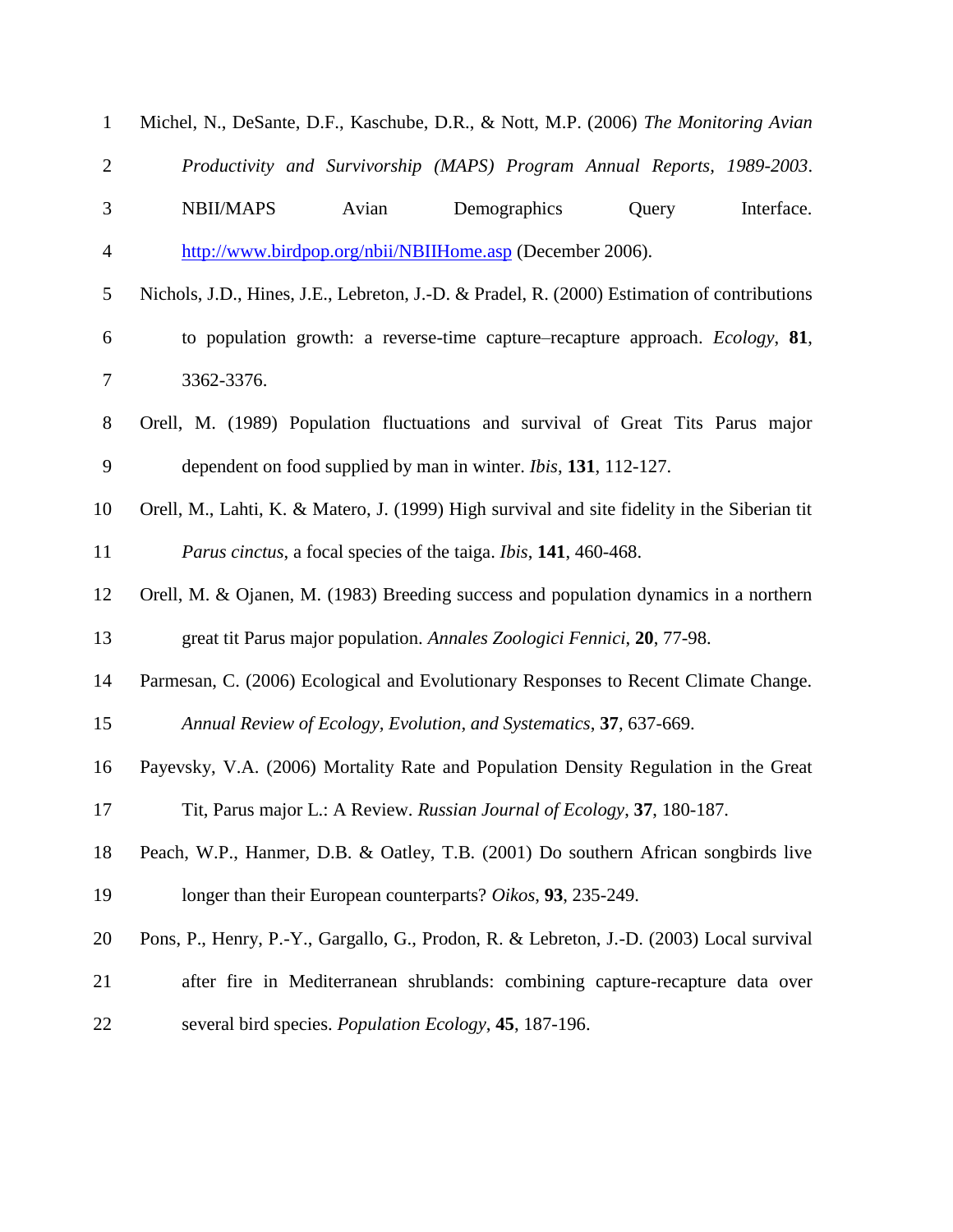| $\mathbf{1}$   | Pradel, R. (1996) Utilization of capture-mark-recapture for the study of recruitment and          |
|----------------|---------------------------------------------------------------------------------------------------|
| $\overline{2}$ | population growth rate. <i>Biometrics</i> , 52, 703-709.                                          |
| 3              | Pulliam, H.R. (1988) Sources, sinks and population regulation. American Naturalist, 132,          |
| $\overline{4}$ | 652-661.                                                                                          |
| 5              | Robb, G.N., McDonald, R.A., Chamberlain, D.E. & Bearhop, S. (2008) Food for thought:              |
| 6              | supplementary feeding as a driver of ecological change in avian populations.                      |
| 7              | Frontiers in Ecology and the Environment, 6, 476-484.                                             |
| $8\,$          | Rytkönen, S. & Orell, M. (2001) Great tits, Parus major, lay too many eggs:                       |
| 9              | experimental evidence in mid-boreal habitats. Oikos, 93, 439-450.                                 |
| 10             | Rytkönen, S. & Krams, I. (2003) Does foraging behaviour explain the poor breeding                 |
| 11             | success of great tits <i>Parus major</i> in northern Europe? <i>J. Avian Biol.</i> , 34, 288-297. |
| 12             | Sæther, B.-E. & Bakke, $\emptyset$ . (2000) Avian life history variation and contribution of      |
| 13             | demographic traits to the population growth rate. <i>Ecology</i> , <b>81</b> , 642-653.           |
| 14             | Sæther, B.-E., Tufto, J. Engen, S., Jerstad, K., Røstad, O.W. & Skåtan, J.E. (2000)               |
| 15             | Population Dynamical Consequences of Climate Change for a Small Temperate                         |
| 16             | Songbird. Science, 287, 854-856.                                                                  |
| 17             | Sæther, B.-E., Engen, S., Møller, A.P., Matthysen, E., Adriaensen, F., Fiedler, W.,               |
| 18             | Leivits, A., Lambrechts, M.M., Visser, M.E., Anker-Nilssen, T., Both, C., Dhondt,                 |
| 19             | A.A., McCleery, R.H., McMeeking, J., Potti, J., Røstad, O.W. & Thomson, D.                        |
| 20             | (2003) Climate variation and regional gradients in population dynamics of two                     |
| 21             | hole-nesting passerines. Proceedings of the Royal Society of London. Series B,                    |
| 22             | Biological Sciences, 270, 2397-2404.                                                              |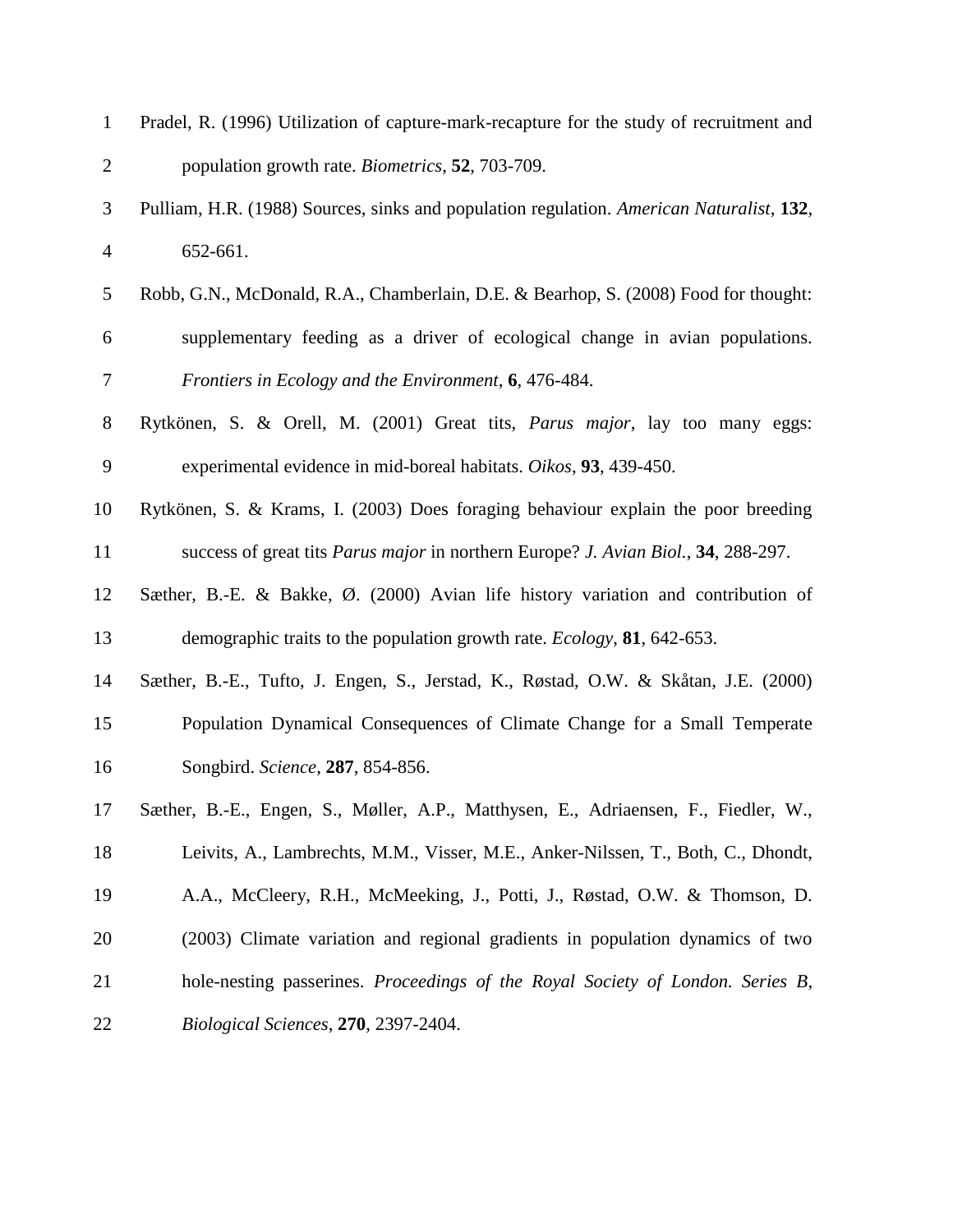| $\mathbf{1}$   | Senar, J.C., Borras, A., Cabrera, J., Cabrera, T. & Björklund, M. (2006) Local                   |
|----------------|--------------------------------------------------------------------------------------------------|
| $\overline{2}$ | differentiation in the presence of gene flow in the citril finch Serinus citrinella.             |
| 3              | Biology letters, 2, 85-87.                                                                       |
| $\overline{4}$ | Stenseth, N.C., Mysterud, A., Ottersen, G., Hurrell, J.W., Chan, K.-S. & Lima, M. (2002)         |
| 5              | Ecological effects of climate fluctuations. Science, 297, 1292-1296.                             |
| 6              | Ulfstrand, S. (1962) On the non-breeding ecology and migratory movements of the Great            |
| 7              | Tit (Parus major) and the Blue Tit (Parus caeruleus) in southern Sweden. Vår                     |
| 8              | Fågelvärld, Supplement 3.                                                                        |
| 9              | Veistola, S., Lehikoinen, E. & Iso-Iivari, L. (1995) Breeding biology of the great tit           |
| 10             | <i>Parus major</i> in a marginal population in northernmost Finland. <i>Ardea</i> , 83, 419-420. |
| 11             | Verhulst, S., Perrins, C.M. & Riddington, R. (1997) Natal dispersal of great tits in a           |
| 12             | patchy environment. Ecology, 78, 864-872.                                                        |
| 13             | Visbeck, M.H., Hurrell, J.W., Polvani, L. & Cullen, H.M. (2001) The North Atlantic               |
| 14             | Oscillation: Past, present, and future. Proceedings of the National Academy of                   |
| 15             | Sciences of the United States of America, 98, 12876-12877.                                       |
| 16             | Väisänen, R.A. (2006) Maalinnuston kannanvaihtelut Etelä- ja Pohjois-Suomessa 1983-              |
| 17             | 2005 (Monitoring population changes of 86 land bird species breeding in Finland in               |
| 18             | 1983-2005) (in Finnish, summary in English) Linnut vuosikirja 2005, 83-98.                       |
| 19             | Wallace, J.M., Zhang, Y. & Renwick, J.A. (1995) Dynamic contribution to Hemispheric              |
| 20             | mean temperature trends. Science, 270, 780-783.                                                  |
| 21             | White, G.C. & Burnham, K.P. (1999) Program MARK: survival estimation from                        |
| 22             | populations of marked animals. <i>Bird Study</i> (Supplement), 46, 120-139.                      |